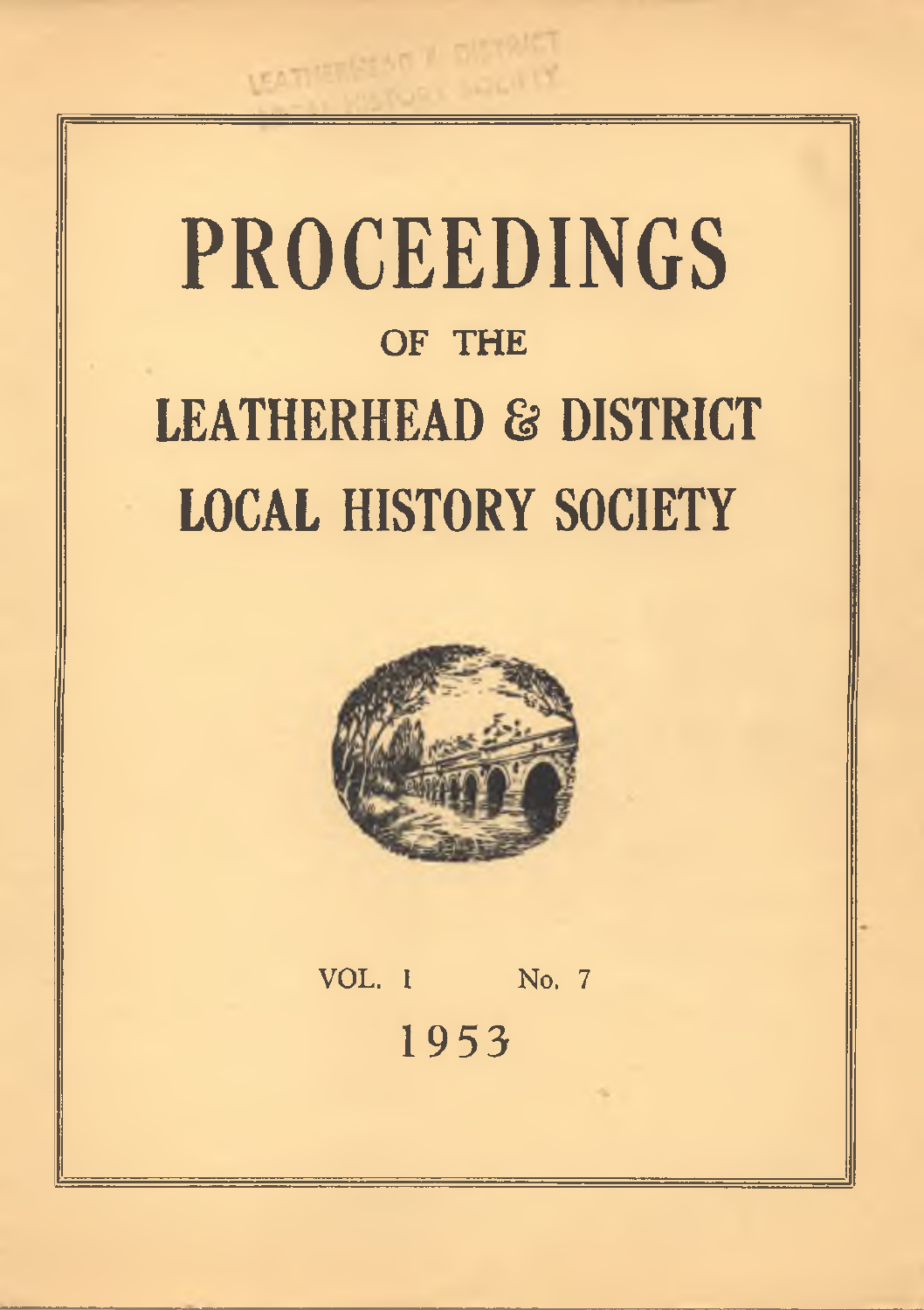## **OCCASIONAL NOTES**

#### **Old Road in Fetcham**

In May, 1953, the Society's attention was drawn to an excavation in Cock Lane, Fetcham, where a drainage trench for building purposes had cut nearly halfway across the Lane and through its concrete surface. On the west wall of the cut, at a distance varying from 7 to 12 inches below the bottom of the concrete was an old turf line some 3*%* inches thick and which probably shows the old surface, still existing at the western end of the lane, before the concrete was laid. A short distance below this turf line, however, was a metalled roadway of medium chalk flints of a thickness from 6 to 8 inches probably even thicker in the uncovered centre. The only finds were two small red bricks or flooring tiles among the flints, of any date between the 17th and 18th centuries, and a few 19th century pottery fragments just above the turf line.

Old maps of 1777 and 1791 show Cock Lane as a road leading to Fetcham Common but a metalled road instead of a dirt track is unexpected.

## **Seventh Annual General Meeting**

*H eld at the Council Offices*, *Leatherhead,* 18*th November*, 1953

CROWDED meeting again gave much pleasure to the Society's officers. The Report of the Executive Committee for 1952-53 and the Accounts to 30th September, 1953 were adopted as presented. The main points of the Report are set out in Secretarial Notes, and the Accounts are reproduced on another page. The members of the Executive Committee were re-elected *en bloc.* Mr. W. H. Taylor, Hon. Auditor, had expressed a desire to be relived of his office and Mr. J. G. W. Lewarne was elected in his place.

After the conclusion of formal business and a short discussion of several points put by members Mr. Lewarne gave a reading from the Rev. Dallaway's " History of Leatherhead " published in 1820. This interesting innovation proved very popular as evidenced by the number of questions and the discussion that followed.

Briefly the OBJECTS of the Society are:—

To institute, promote and encourage the study of local history, architecture, archaeology, natural history, folklore and similar subjects appertaining to Leatherhead and surrounding districts; including the search for, recording, and preservation of, historical records and other material; a library for members' use; lectures, debates, exhibitions and tours; fieldwork, photography of historic features; and (as a long term objective) the compilation and publication of a history of the Leatherhead district.

A real interest in the locality is the only necessary qualification for membership; those with any specialised knowledge are, of course, doubly welcome, but this is not essential. The Society hopes to help those who have little or no special knowledge to improve or acquire it. Provision is also made for Junior Members at a nominal fee.

Persons who would like to keep in touch with local history but have no time to take an active part can join as Non-Active Members. They have all the other privileges of full membership.

The yearly membership fee for all adult Members (to include one copy of the Society's Proceedings) is seven shillings and sixpence. Apply to the Hon. Treasurer: Mr. S. E. D. FORTESCUE, Englands, High Street, Gt. Bookham.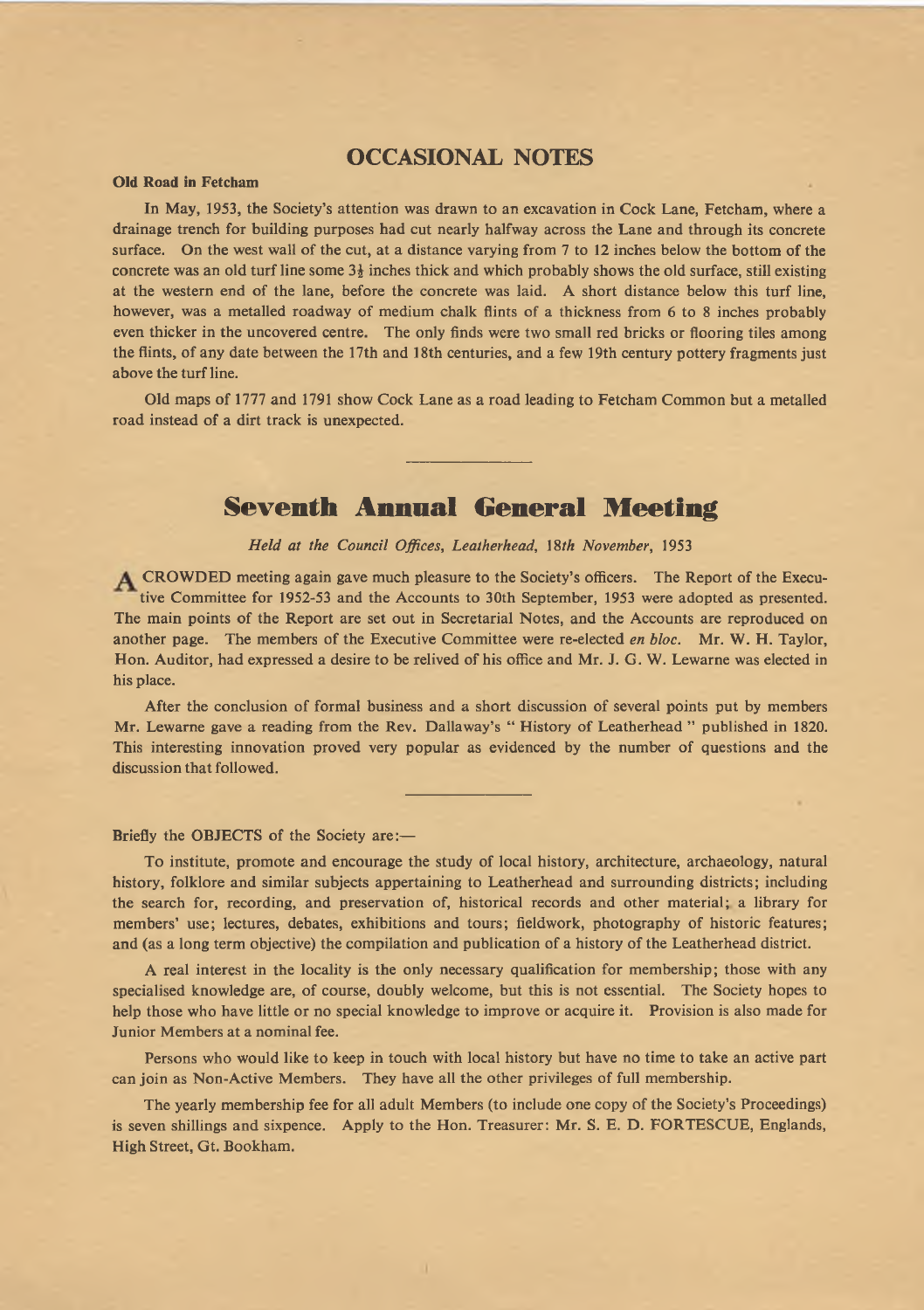## **PROCEEDINGS of the**

## **Leatherhead and District Local History Society Vol. 1, No. 7 1953**

## *CONTENTS*

|                                                                                               |    |                                        |  |           |          |          |          | Page                    |
|-----------------------------------------------------------------------------------------------|----|----------------------------------------|--|-----------|----------|----------|----------|-------------------------|
| Secretarial Notes                                                                             |    |                                        |  |           |          |          | $\cdots$ | 2                       |
| <i>Group Reports: Group A</i> (Historical Records)                                            |    |                                        |  |           |          |          |          | 3                       |
|                                                                                               |    | B (Architecture, Buildings, Surveying) |  |           |          |          |          | 4                       |
|                                                                                               | 99 | $C$ (Photography)                      |  |           | $\cdots$ |          |          | 4                       |
|                                                                                               |    | $D$ (Archaeology)                      |  |           |          |          |          | $\overline{\mathbf{4}}$ |
|                                                                                               |    | $E$ (Natural History)                  |  |           |          | $\ldots$ |          | 4                       |
| Further Observations on the Recolonisation of Chalk Erosion Slopes. J. C.<br><b>BROWN</b>     |    |                                        |  |           |          |          |          | 4                       |
| Pen Sketches of old Houses in this District: The Mansion, Leatherhead. F. B.<br><b>BENGER</b> |    |                                        |  |           |          |          |          | 7                       |
| Leatherhead in Victorian Times. A. J. GINGER                                                  |    |                                        |  | $\ddotsc$ |          |          |          | 12                      |
| Ashtead and its History: V. The Manor of Little Ashtead. A. W. G. LOWTHER                     |    |                                        |  |           |          |          |          | 18                      |
| Accounts, 1952-53                                                                             |    |                                        |  |           |          |          |          | 20                      |
| Occasional Notes: Seventh Annual Meeting: Objects of the Society                              |    |                                        |  |           |          |          |          | Cover<br>- ii           |

## *OFFICERS FOR THE YEAR*

#### *1 9 5 3 -5 4*

*Chairman:* Capt. A. W. G. LOWTHER, F.S.A., A.R.I.B.A. *Hon. Secretary:* A. T. RUBY, M.B.E. (53 Nutcroft Grove, Fetcham. Tel.: Leatherhead 3127). *Hon. Asst. Secretary:* P. G. SHELLEY (Beechcroft, Hawks Hill, Fetcham. Tel.: Leatherhead 2696). *Hon. Treasurer:* S. E. D. FORTESCUE (Englands, High Street, Great Bookham. Tel.: Bookham 2606). *Hon. Programme Secretary:* C. T. FISHER (" Silver Birches," Leatherhead Road, Great Bookham. Tel.: Bookham 2232). *Committee Members:* F. B. BENGER S. N. GRIMES *Hon. Auditor:* J. G. W. LEWARNE *Hon. Librarian:* Miss A. M. SKINNER

*Hon. Editor* of the " Proceedings ": C. J. SONGHURST.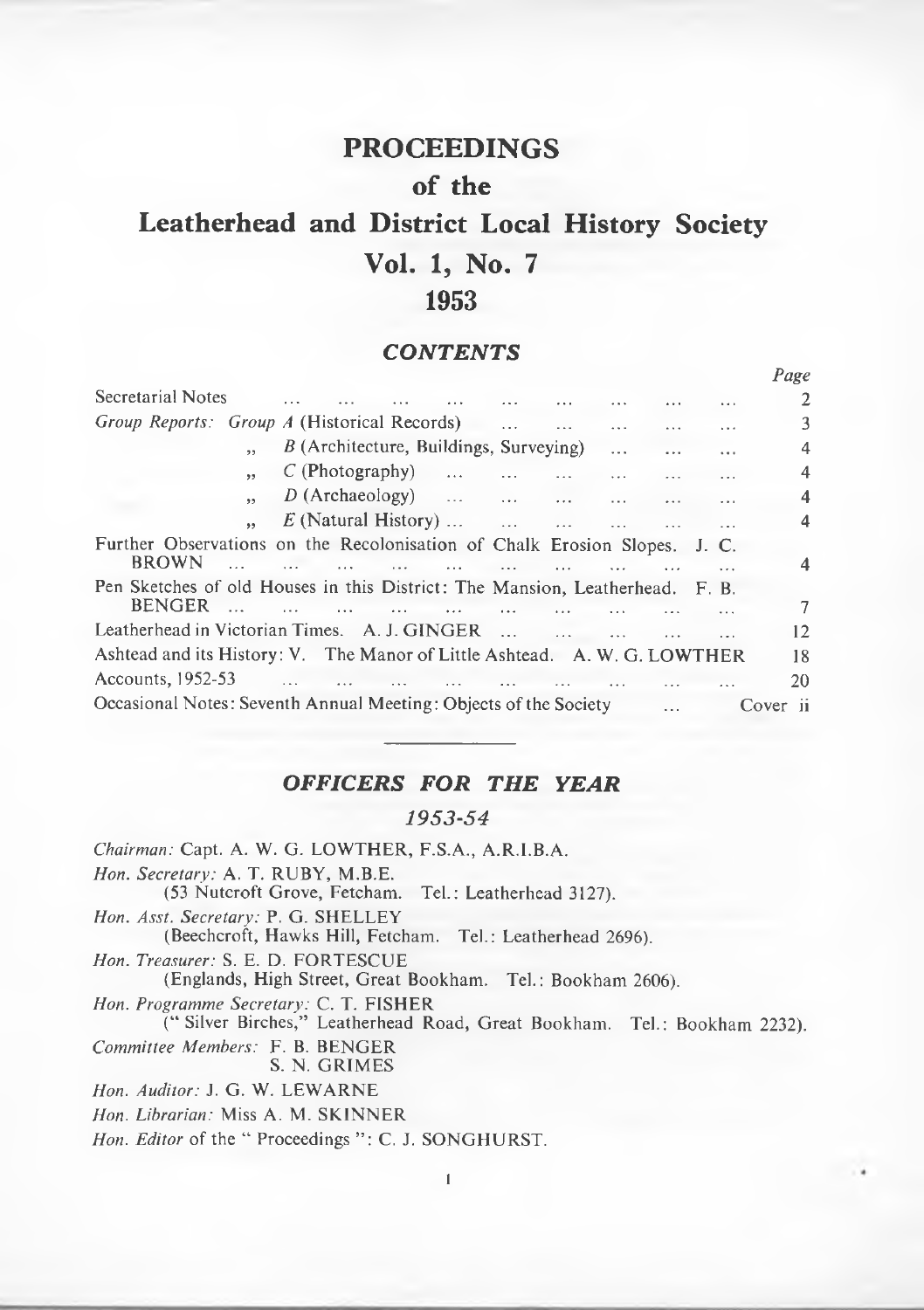## <span id="page-3-0"></span>**SECRETARIAL NOTES**

I take pleasure in stating that during 1952-53 keen general interest in the Society was maintained and requests for lectures, articles for local publication and other enquiries continued to demand constant attention. An increase in local building required a number of visits to newly-opened grounds and reports of small finds were quite numerous.

Membership now stands at the increased figure of 184.

The following fixtures were arranged during the year:-

1952

| November 7th          | (At the Annual General Meeting). A lantern lecture by Captain A. W. G.<br>Lowther, F.S.A., on " A Survey of Roman and pre-Roman Sites in the<br>Society's Area." |
|-----------------------|------------------------------------------------------------------------------------------------------------------------------------------------------------------|
| November 29th<br>1953 | A lantern lecture by Mr. C. W. Phillips, M.A., F.S.A., on "Lost Village<br>Sites."                                                                               |
| January 22nd          | A lantern lecture by Mr. F. H. Edmunds, M.A., on "The Geology of the<br>Leatherhead District."                                                                   |
| February 12th         | A lantern lecture by Mr. R. Foster Elliott, A.R.I.B.A., on "Elementary<br>Architecture."                                                                         |
| March 12th            | A talk by Mr. A. T. Ruby, M.B.E., on "The Lords of Pachenesham in the<br>XIVth Century."                                                                         |
| April 18th            | A conducted tour to Wotton House, Wotton Church and Ockley with<br>the battle-site.                                                                              |
| May 16th              | A nature study ramble conducted by Mrs. M. P. Topping, Ph.D., on Book-<br>ham Common.                                                                            |
| June 13th             | A coach visit to Lewes with a talk on, and conducted tour of, Lewes Castle<br>and the Barbican House Museum by Mr. L. F. Salzman.                                |
| July 11th             | A conducted tour to Clandon Park.                                                                                                                                |
| August 29th           | A conducted visit to Thorncroft and Leatherhead Church with a talk on each<br>by Mr. F. B. Benger.                                                               |

September 19th A fungus foray on Box Hill, conducted by Mrs. M. P. Topping.

An endeavour will be made to meet any desire for a repeat of talks or visits.

The work of the Groups is recorded on other pages. Additional workers in the field and assistants in research are needed to maintain and expand the work already in hand and volunteers will be welcome.

Copies of all seven numbers of the " Proceedings " are available for purchase by members and nonmembers, price 3/6d. each.

The accounts of which a copy appears in this issue show that, at the date to which the last Accounts were made up, there was a balance in hand (excluding £3 7s. 6d. for subscriptions paid in advance) of £47 12s. 9d. Various receipts during the year as shown on the debit side of the account amounted to £103 11s. Od. including the £3 7s. 6d. above mentioned.  $\,$  £60 5s. 3d. has been spent on the ' Proceedings ' and miscellaneous expenses, as set out on the credit side, came to £29 4s. 5d., a total expenditure of £89 9s. 8d. Receipts have therefore exceeded expenses by £14 Is. 4d., the balance in hand being increased by that amount. In view of the increased cost of the 'Proceedings' this is definitely gratifying, but if any expansion of the Society's activities is to be achieved a bigger annual margin is a necessity.

D onations of any size to either the Library or General Funds will always be most welcome.

Subscriptions can be paid by Banker's Order and any member who wishes to employ this method should get into touch with the Hon. Treasurer who will gladly forward the necessary form.

There has been a number of changes among the officers. Mr. W. H. Taylor has asked to be relieved of his office as Hon. A uditor which he has held since the Society's inception and Mr. J. G. W. Lewarne has been elected, at the last Annual General Meeting, in his place. Mr. R. Foster Elliott has left the district and his services, particularly as leader of Group B will be greatly missed. Mrs. M. Butler, who for so long has done most valuable work in indexing the Society's archives has also moved elsewhere. Grateful thanks are due to all three for their past services. Mr. F. Bastian has agreed to take over Mrs. Butler's work and has already started thereon.

I am glad to announce that Miss Audrey M. Skinner, District Librarian of the County Library, has offered to act as librarian for this Society. At the time of writing arrangements to hand over the library to her custody are being made and members will be notified by circular as soon as detailed arrangements are complete. It is hoped all members will make full use of the facilities which will be available to them.

A. T. RUBY, *Hon. Secretary.*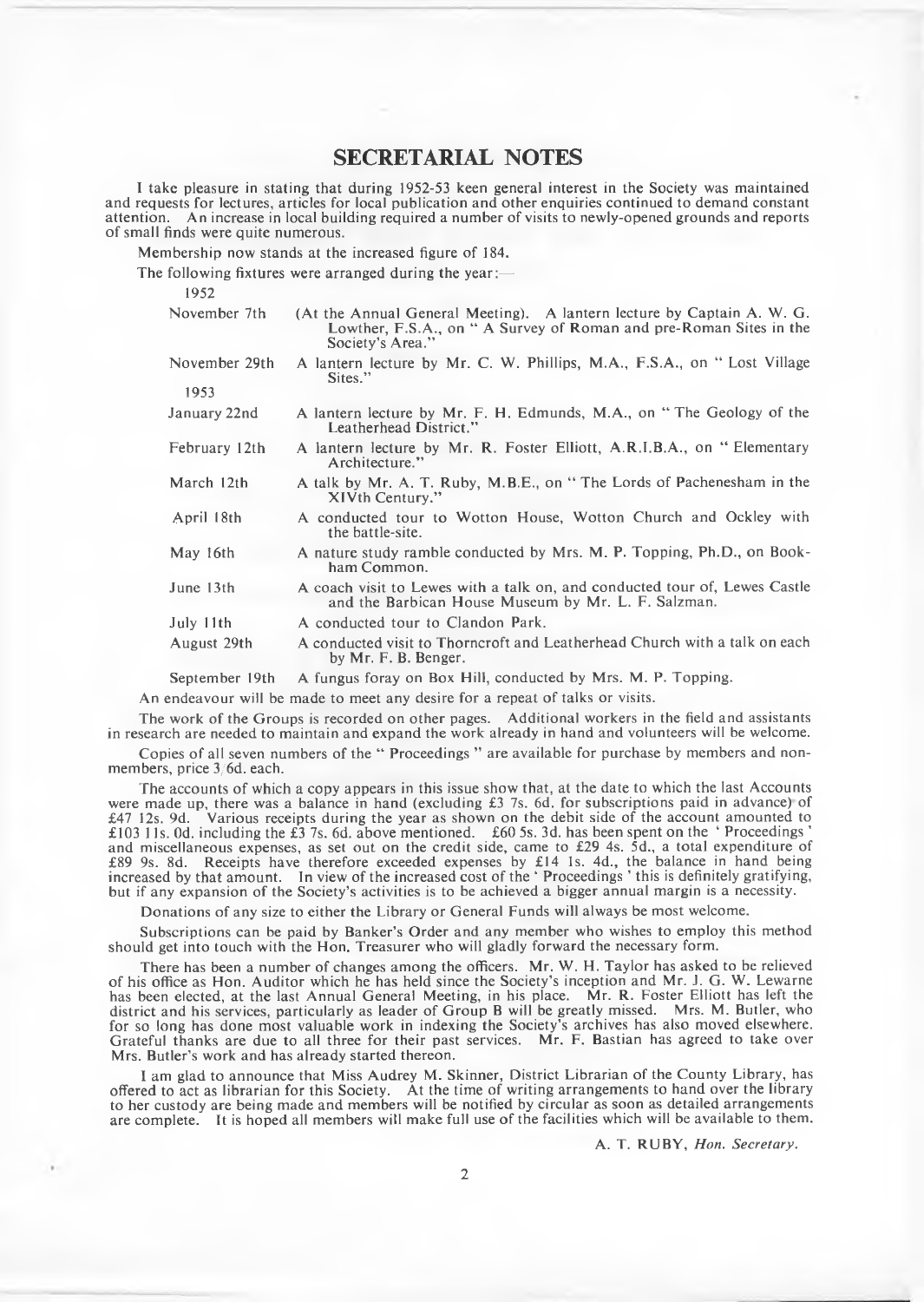## **Reports of the Separate Groups**

## **GROUPS AND LEADERS**

**44** *A 99: Historical Records***,** *M SS and Other Written Records.*

**Dr. A. K. R. Kiralfy, LL.M., Ph.D., 168 Cobham Road, Fetcham.**

**44** *B 99: Architecture***,** *Buildings***,** *Surveying***,** *etc.*

**44** *C 99: Photography.*

**Mr. A. Day, 2 The Mount, Leatherhead.**

**44** *D 99: Archaeology.*

**Capt. A. W. G. Lowther, F.S.A., A.R.I.B.A., The Old Quarry, The Warren, Ashtead.**

**44** *E 99: Natural History.*

**Mrs. M. P. Topping, Ph.D., Angroban, Fir Tree Road, Leatherhead.**

 $\lq$ **'***f*  $\lq$ *'f* $\lq$ *'f***<sub>***f***</sub><sub>***s***</sub>***f***<sub>***f***</sub><sup>***f***</sup><sub>***ff***<sub>***f***</sub><sup>***f***</sup><sub>***ff***<sub>***f***</sub><sup>***f***</sup>***f***<sub>***f***</sub>***f***<sub>***f***</sub>***f***<sub>***f***</sub>***f***<sub>***f***</sub>***f***<sub>***f***</sub>***f***<sub>***f***</sub>***f***<sub>***f***</sub>***f***<sub>***f***</sub>***f***<sub>***f***</sub>***f***<sub>***f***</sub>***f***<sub>***f***</sub>***f***<sub>***f***</sub>***f***<sub>***f***</sub>***f***<sub>***f***</sub>***f***<sub>***f***</sub>***f***<sub>***f*</sub></sub></sub>

## **REPORT OF GROUP " A " : MSS., Historical and Other Records**

The progress of the work in hand has been fully maintained and many additional items dealt with or commenced.

For **Ashtead** much of the time, as last year, has been spent in collecting and recording miscellaneous facts from Special Collections and, from various sources, adding to the previous work on Ashtead families.

Among the miscellaneous subjects collected and recorded are:—

- (i) William Tanner's Swan Mark, 1574
- (ii) The Ashtead butchers and their families in the 17th and 18th centuries
- (iii) The Ashtead Racing Swindle of 1844
- (iv) Local Institutions and Charities
- (v) The Vicars and Rectors of Ashtead, 1282-1882
- (vi) The Curates of Ashtead, 1742-1882

Work on the family histories of eighteen Ashtead families, and for the period 1409 to 1812, has been carried out. The history of those members of the Beckford family which were connected with Ashtead is now—thanks mainly to work kindly carried out by Mr. J. G. W. Lewarne, on the Beckford wills at Somerset House—practically complete and covers the period 1657-1788. A genealogical table of the family has been compiled for the period 1592-1799.

The work in **Fetcham** mentioned in the last issue has been continued or completed. In addition, the following items have been completed or are in progress.

- (i) Search of P.R.O. records for Fetcham items
- (ii) Study of Ordnance Survey map, 1936 edition (approx. 25 in.  $= 1$  mile) as to development of neighbourhood since the maps of the late 18th century
- (iii) Terrier of 1791 map copied
- (iv) Tithe apportionments of 1842 and 1879, with map of the later date, have been copied. The latter is in connection with the construction of the Leatherhead—Effingham Junction line (L. & S.W. Railway).
- (v) A card Index of personal names in the Fetcham Parish Records up to 1854 has been started and a similar Index of field names is projected for early commencement.

Investigation of the history of **Pachenesham Magna** has been continued. Although its story in the last seventy years of the 15th century remains obscure the position is becoming more clear as additional facts come to hand.

Work on the military history continues.

Preliminary steps towards a resumption of a study of the local government of the area have been taken.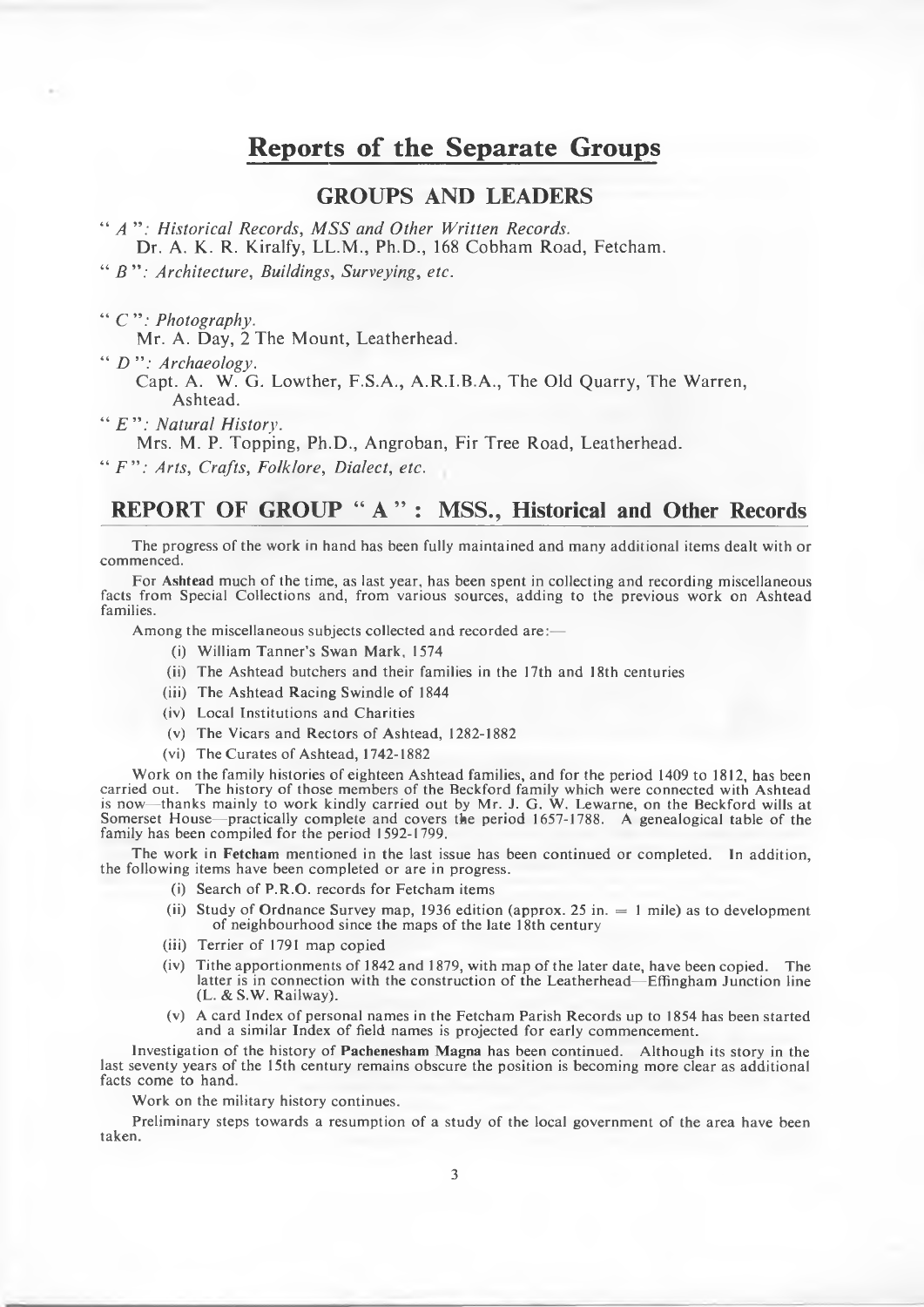## **REPORT OF GROUP " B " : Architecture, Buildings, Surveying, etc.**

No call of any particular interest was made on the Group during 1953. The Group Leader and your Hon. Secretary paid a visit to the Effingham site in the spring to check up the survey and station pegs in readiness for the excavations there. Mr. Foster Elliott's impending departure from the district made it desirable that the undertaking of any fresh project should be deferred.

## **REPORT OF GROUP " C " : Photography**

No special activity can be recorded for 1953. Copies were made of several old photographs and prints which became available and the negatives of which have been filed and will form a permanent record. Record photographs were also made of some of the objects found at the Bell Lane site. The Lee W ood excavations were also thoroughly recorded photographically by a visit to the site at the conclusion of the season's work.

## **REPORT OF GROUP " D " : Archaeology**

It is hoped to publish a full report of the Lee W ood excavations in the next number of " Proceedings."

## **REPORT OF GROUP " E " : Natural History**

During the past year the surveys of the vegetation on the special areas of Mickleham Down and White Hill\* have been continued. The annual Fungus Foray was held in the Box Hill woods on September 19th. There were not as many large agarics as in the previous autumn but an exceptionally large number of " earth-stars ", *Geaster fimbriatus* were found in the wood below the tower, on the northern slope of the zig-zag ridge. There was also a particularly good collection of *Boletus tridentinus*, *Boletus viscidus* and *Boletus luteus* growing associated with the larch trees at the side of the path in the Happy Valley. The members ended the foray at Juniper Hall where the specimens were examined. It was pleasant to have so many young members on the foray; they were very active in searching for the fungi, and we hope they will continue to be interested.

A report by Miss Juliet C. Brown on the plant re-colonisation of a site at Effingham is appended. It affords a useful comparison with the results of the observations of area No. 2 in the 1951 Report.

## **Further Observations on the Recolonisation of Chalk Erosion Slopes in the Leatherhead District**

#### **By J. C. BROWN.**

**TNTERESTING** examples of the plant recolonisation of chalk erosion slopes can be seen on White Hill, Mickleham (area No. 2 in the Article quoted in the footnote) and on White Downs, Effingham (Grid Ref. 119518). The plant communities on these two South-facing slopes represent two stages in the succession to chalk grassland or chalk scrubland. It may be many years before they reach such a state of equilibrium, but they are continually changing and there is evidence that the relatively rare pioneer plants still to be found on the open ground may, in a few years, have been ousted by our more familiar chalkland species.

The two plant communities under consideration have many features in common, but they differ in origin. The slope at Effingham is on the site of an anti-tank trench, the well-known landmark on the chalk escarpment of the North Downs during the last war. In the spring of 1946 the trench was filled in with chalk rubble and levelled so that a loose shifting erosion slope with little or no soil was formed. The seed parents of possible colonists are close at hand, for chalk grassland and mixed woods of beech and yew cover the slopes above and below the site and rapid colonisation has occurred during the last eight years.

Recolonisation of the Mickleham site began over thirty years ago and on a woodland soil. The erosion slope here was formed when beech and conifer woodland was felled in 1919-20. After felling soil erosion was rapid and there was little natural regeneration of trees. Most of the felled area is now open chalk scrubland, while beech and yew cover the surrounding slopes.

<sup>\*</sup> cf. areas (1) and (2) on sketch map *PROC*. L.&D.L.H.S., Vol. 1, No. 5, p. 13. Note; See *PROC.* L.&D.H.L.S. Vol. 1, No. 5, pp. 11-14, 1951.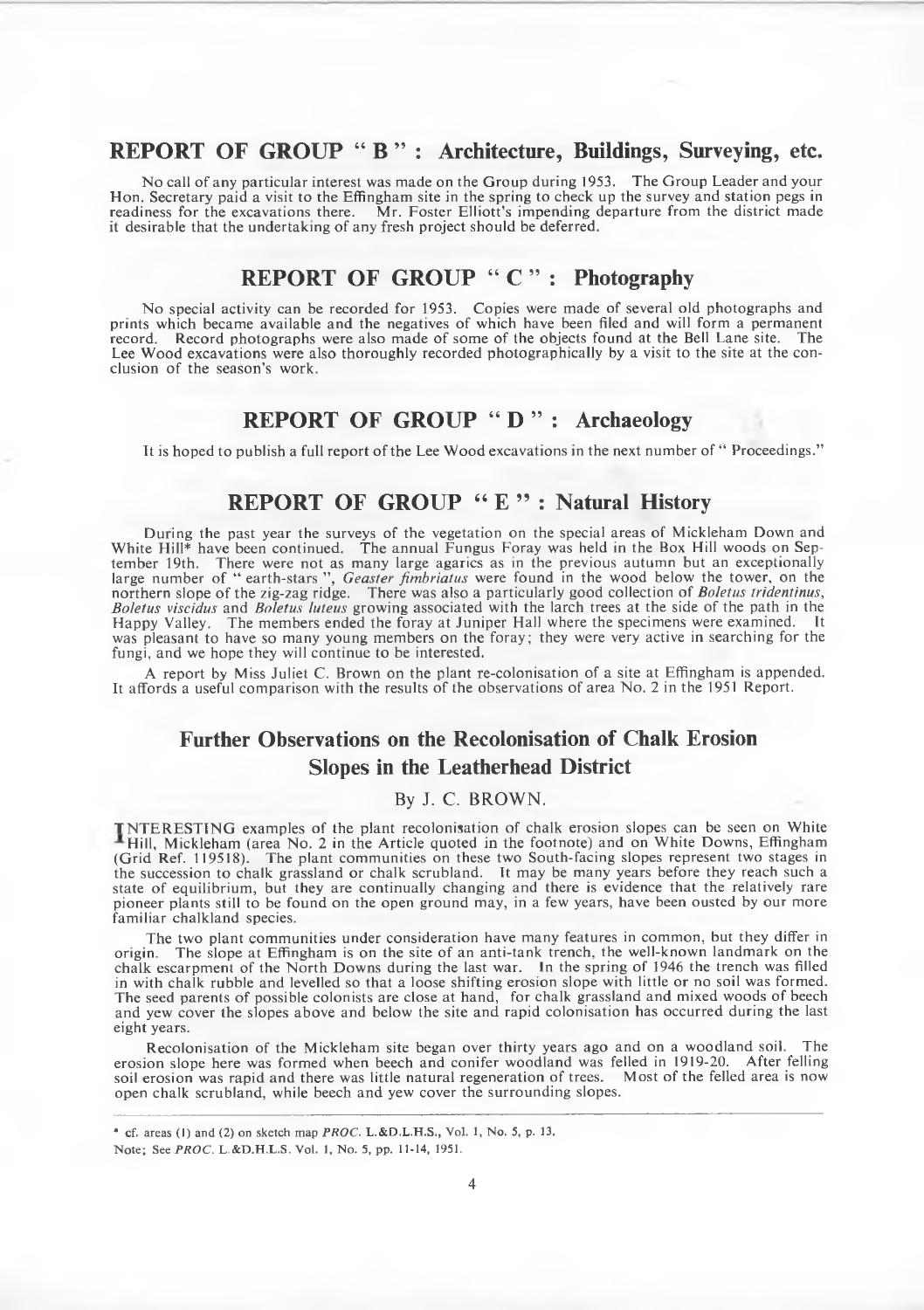The most conspicuous feature of the slope at Effingham is the abundance of the dominant plant *Inula Conyza*, Ploughman's Spikenard, with its tall flowering shoots and leaf rosettes. Most of the other plants grow close to the ground, many of them are cropped closely by rabbits, some are dwarfed apparently as a result of the exposed position and unfavourable soil conditions—and several species



White Downs, Effingham. Erosion slope from west, September, 1951. Chalk grassland in foreground; flowering shoots *Inula conyza* on slope.

have a creeping habit, for example: the grass, *Agrostis Stolonifera;* Wild Strawberry, *Fragario vesca;* two species of Fluellen, *K ickxia spuma* and *K. elatine;* and Creeping Cinquefoil, *Potentilla reptans.* These creeping plants which root quickly are able to spread rapidly over the bare ground, tapping a relatively wide area of soil and they must play an important part in stabilising the soil by their binding action.

Most of the species present can be divided into three groups, i.e.,

- (1) Species typical of chalk grassland:
- e.g., *Festuca ovina,* Sheep's Fescue; *H elianthemum chamaecistus*, common Rock-rose; *Thymus serpyllum,* Wild Thyme.
- (2) Species usually found on bare waste ground or on cultivated soil where there is little competition:
	- e.g., *Ajuga chamaepitys*, Ground pine; *Inula conyza; Kickxia* spp.
- (3) Scrubland species:
	- e.g., *Atropa belladona,* Deadly Nightshade; *C lematis vitalba*, Traveller's Joy; *Rubus fruticosus*, Bramble.

Besides the flowering plants are small mosses characteristic of open ground, including species of *Barbula*, *Phascum*, *Tortula* and *Weisia.* A blue-green alga, *N ostoc commune*, although dried up and brown in hot weather, is abundant.

Over fifty per cent, of the species recorded on the White Downs erosion slope occur also on the Mickleham site, but here competition between plants seems to be more intense and there is a higher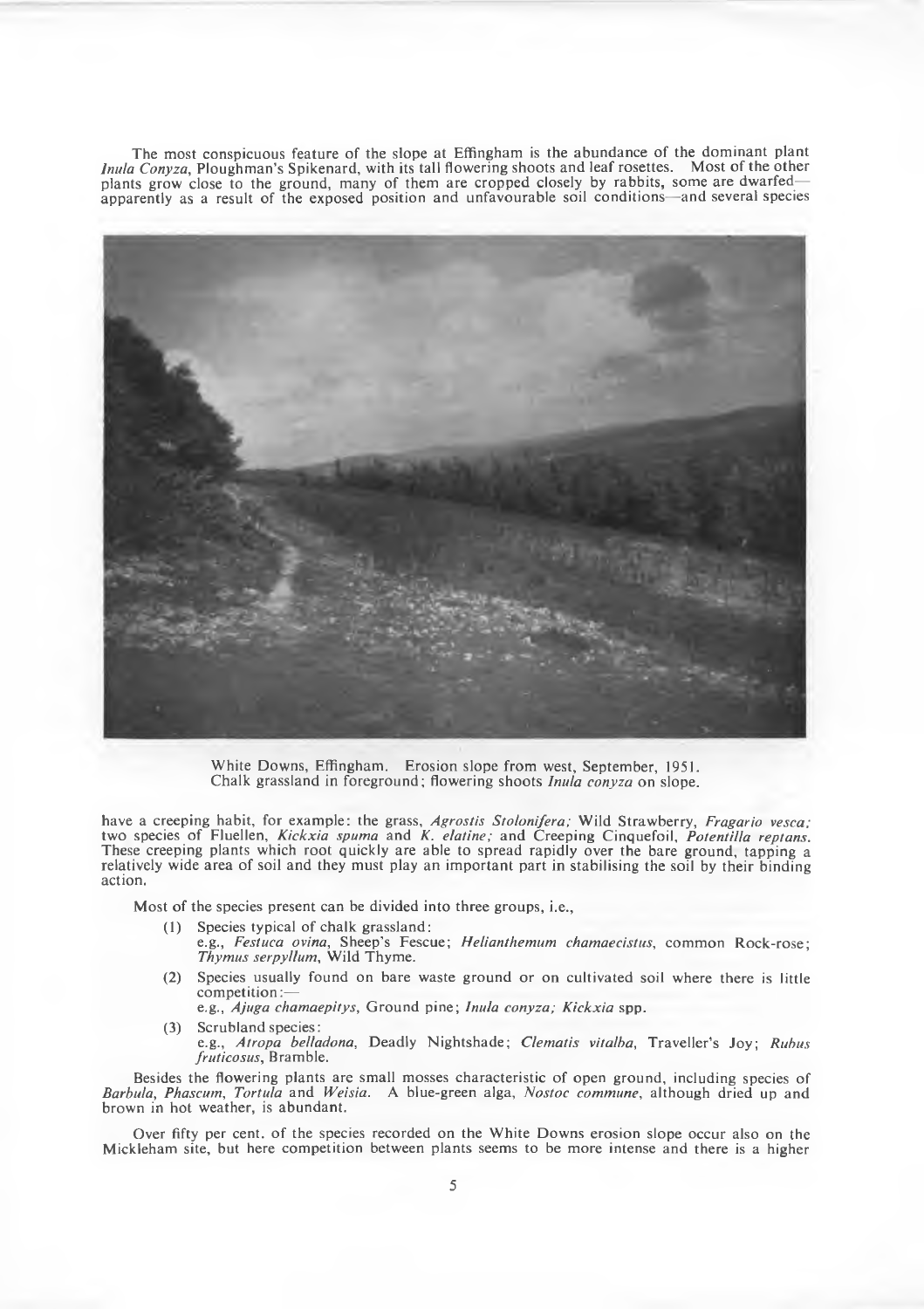proportion of species characteristic of chalk scrub and wood and borders. Patches of a relatively short ground flora including the dominants *Fragaria vesca* and *Nepeta hederacea*, Ground Ivy, occur between bushes of *Cornus sanquinea*, Dogwood and *Rubus fruticosus.* Unlike the Effingham slope, where 60% of the ground is completely bare, the site at Mickleham has an almost complete cover of vegetation and the recolonists of open ground *Ajuga cham aepitys*; *Iberis amara,* Wild Candytuft; and *Inula conyza* do not appear to be thriving and are probably on the decline. There is a notable absence of grasses.

During the period July, 1950—April, 1952 a study of the two plant communities was made with the object of following in detail any successional changes which might occur from year to year. Quantitative estimates were made of the frequency of occurrence of the various species. Some of the results for the Mickleham site were recorded in the " Proceedings" for 1951, p. 14. These indicated fluctuations in the abundance of certain species; most notable was a decrease in the abundance of *Senecio jacobea*, Ragwort; *Ajuga chamaepitys* and *Iberis amara.* Similar fluctuations were recorded on White Downs.

In August, 1950 a hundred samples were taken at White Downs by putting down a quadrat frame  $(i)$  sq. metre) at random. The presence and absence of all species occurring in these samples was recorded and the percentage frequency of occurrence calculated. The sample areas were marked permanently and the analysis repeated in August, 1951. Some of the more interesting results are shown in the following table and values obtained for the adjacent mature chalk downland included for comparison. In group A are the pioneer colonists absent or infrequent on the chalk down and in group B are species dominant in the down flora.

#### Percentage Frequency of Occurrence of Species, White Downs, Effingham

|    |                      |          | <b>Chalk Erosion Slope</b> | Chalk Dowr |
|----|----------------------|----------|----------------------------|------------|
|    |                      | 1950     | 1951                       | 1951       |
| А. | Inula conyza         | 100      | 100                        |            |
|    | Agrostis stolonifera | 60       | 70                         |            |
|    | Fragaria vesca       | 30       | 50                         |            |
|    | Prunella vulgaris    | 30       | 60                         | 40         |
|    | Senecio jacobea      | 30       | 50                         | 20         |
|    | Linaria spuria       | 20       | 20                         | 0          |
|    | Myosotis arvensis    | 20       | 40                         | 10         |
|    | Ajuga Chamaepitys    | 10       | 20                         |            |
|    | Anagallis arvensis   | 10       | 40                         |            |
| B. | Poterium sanguisorba | 40       | 30                         | 100        |
|    | Viola sp.            | 20       | 40                         | 90         |
|    | Festuca ovina        | $\Omega$ | 10                         | 100        |
|    | Carex flacca         | 0        | 0                          | 100        |
|    | Thymus serpyllum     |          |                            | 90         |

Values in italics possibly indicate significant changes. Observations over a number of years would be required to verify whether the changes are successional or merely yearly fluctuation due to seasonal or biotic factors.

The effect of grazing by rabbits. Rabbits are a major biotic factor on both slopes. Closely cropped plants are evidence of heavy grazing by these animals. *Festuca ovina* is always severely attacked and the small tight cushions of this grass are a conspicuous feature of the flora on White Downs. Cropping of *Agrostis stolonifera* is not obvious except in winter, a fact which suggests that this species may be a pioneer colonist of bare chalk because it is less palatable than the Fescues. Absence of grasses on the White Hill area may also be correlated with the presence of rabbits.

At the end of 1950 rabbit-proof enclosures were erected on both sites. Four square metres of ground were enclosed by wire netting of 2 in. mesh, 3 ft. in height and sunk 6 in. into the ground to prevent entry of rabbits by burrowing.

By the summer of 1951 there was a marked difference between the vegetation inside and outside the White Downs enclosure. Species usually attacked by rabbits were in general taller, more luxuriant and bore m ore inflorescences inside the enclosure. *Agrostis stolonifera*, *Festuca ovina*, *Prunella vulgaris* and *Crepis capillaris* were striking examples of plants affected in that way. *Agrostis stolonifera* flowered prolifically within the enclosure, but not a single flower of this species was found elsewhere on the slope.

In April, 1951 and 1952 an estimate was made of the grass coverage within the enclosure and on a control area. In 1952 the grass coverage had increased by 80% in the enclosure but by only  $2\%$  (if at all) on the control area where cropping was severe. The rate of spread of grass on this slope, either by vegetative growth or by seed therefore appears to be severely curtailed by rabbits.

On White Hill where the plant community is semi-closed, the contrast between the vegetation inside and outside the enclosure was not as spectacular as that on White Downs. There was, however, a similar increase in the flowering capacity of protected plants of *Crepis capillaris* and *Prunella vulgaris*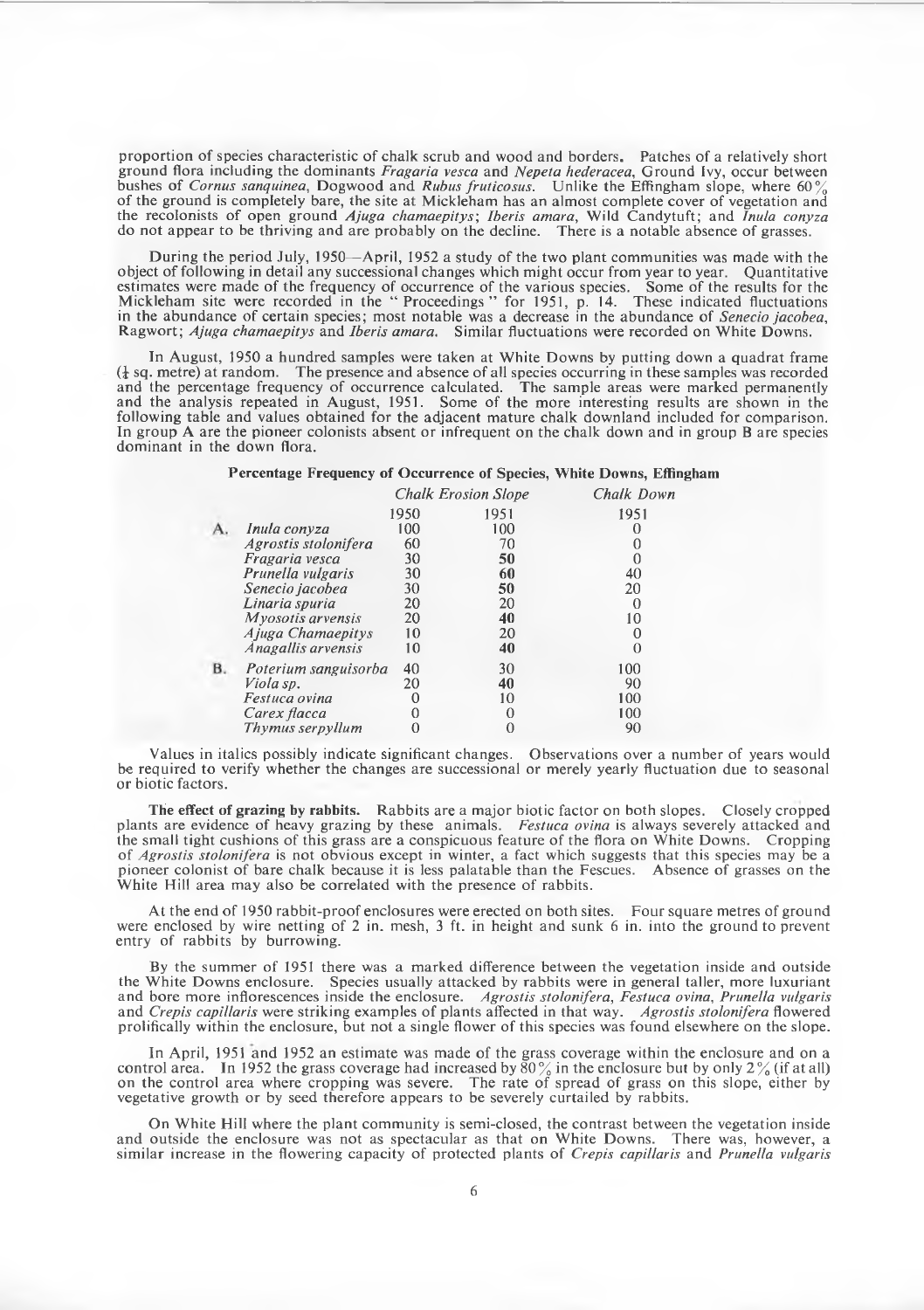and by April, 1952 several vigorous grass plants had appeared inside the enclosure. It is noteworthy that in the nearby beech plantation protected for a time from rabbits, grass is well established.

It is not possible during the comparatively short period of two or three years to draw any conclusions as to the fate of the two plant communities. It seems likely that chalk grassland will develop on White Downs and chalk scrubland on White Hill. Fluctuations in the rabbit population will no doubt be one of the most im portant factors determining the rate and course of successional changes. It is hoped that observations on these sites will be continued for several years so that a detailed ecological history of the recolonisation will be on record.

## **PEN SKETCHES OF OLD HOUSES IN THIS DISTRICT**

#### **By F. B. BENGER.**

#### 3. THE MANSION, LEATHERHEAD

THE family of Apperdele was established in Leatherhead and Mickleham at least as early as the latter years of the reign of King Henry III, *circa* 1260-1270. We do not know the extent of the property which they held, but as they appear to have been rather a quarrelsome and litigious group it may be surmised that their possessions were worthy of the effort. Some fields which seem to have formed part of their property, lying between the road to Dorking and the river Mole, have retained the corrupted name Aprils until our own time.

In 1366 Roger de Apperdele had licence to grant to the Prioress and Convent of Kilburn in Middlesex a messuage and 30 acres of land, 8 acres of meadow, and 300s. 4d. rent in Leddrede; the messuage, 12 acres of land and 8 acres of meadow being held of William Apperdele by rent of 6d., the remainder held of Sir John Argentyn by 13|d. of his m anor of Pachenesham (*Inquis*, *ad quod damn.* 39 Edward III. Nos. 24 and 34). The Convent of Kilburn was established at an early date as a cell or priory for nuns, who are known to have followed the rule of St. Augustine from at least 1376. Though no more than scattered property of no great extent, the land thus given by Roger Apperdele became known as the manor of Minchin, subsidiary to the main manor of Pachenesham. This is one of many instances where small properties were thus dignified when belonging to a religious house. The name *Minchin* without doubt arose from the possession of the property by the nuns of Kilburn, for the word *minchin* or *minchun* is the Middle-English word for nun, derived from the Anglo-Saxon *m ynece* and the Teutonic root *Munechene.* The manor of Minchinhampton in Gloucestershire was the property of the nuns of FAbbaye aux Dames at Caen in Normandy, and Stow the London chronicler tells us that Mincing Lane is so called from having at one time been the residence or property of the nuns of St. Helen's, Bishopsgate. Part of the land given by Apperdele in Leatherhead seems to have been rather poor; some of the pasture was too stony to be sown, and some lay in so dry a place that it could only be mown in a wet season. *{Chan. Inq. p.m .* 45 Edward 111. 2nd Nos. No. 37). This is worthy of note, for a parcel of land forming part of the south-east of Randalls Park was known as late as 1788 as Mincing Lake, and fields bordering Patsom Green were known as Stoney Croft and Rye Close (both latter names indicating poor quality soil)—all of which appear to have followed the ' descent' of the property given originally to the Convent of Kilburn.

We do not know of course whether the messuage mentioned in the grant of 1366 stood upon the site of the present Mansion, nor whether the lands were let out or were farmed directly as a grange of Kilburn; but it is probable that the manor of Minchin remained intact until the convent of Kilburn was dissolved in 1536. In May, 1541 it was granted to Thomas Stydolf of Mickleham *(State Papers.* Henry VIII, Vol. XVI), and at his death in 1546 is shown to have been held as by 1 20 knight's fee and by 4s. payable at Michaelmas; also to have been valued at 36s. p.a. beyond outgoings. *{Inq. p.m .* 37 Henry VIII. No. 89). In January 1573 John Stidolph, grandson of Thomas, is found in possession of the manor of Minchin (Manning & Bray 11.669), and Sir Francis Stidolph is described as lord of Pachenesham and Minchin in an account of an attempt by him to enclose Leatherhead Downs which must have been written after 1604 when he succeeded his father (Merton College. Calendar of Deeds, No. 738). It is most unlikely that any of the Stidolphs lived at The Mansion, for they were seated at Mickleham and had by degrees accumulated large estates in Headley, Leatherhead and Mickleham. It is more likely that they leased The Mansion, and this may explain a note in Brayley's *History of Surrey* (IV.435) that one Robert Cheseman, who married Alice Dacres, daughter of the family then living at the Church House which stood upon what is now Elm Bank Garden, and who died in 1547, held The Mansion in the reign of Henry VIII. Brayley gives no authority for this statement, which probably emanates from the account of The Priory written by James Dallaway in 1824 and posthumously published in 1836, where it is stated that The Mansion was originally built by Cheseman " one of the Yeoman Falconers to Henry VIII<sup>11</sup>.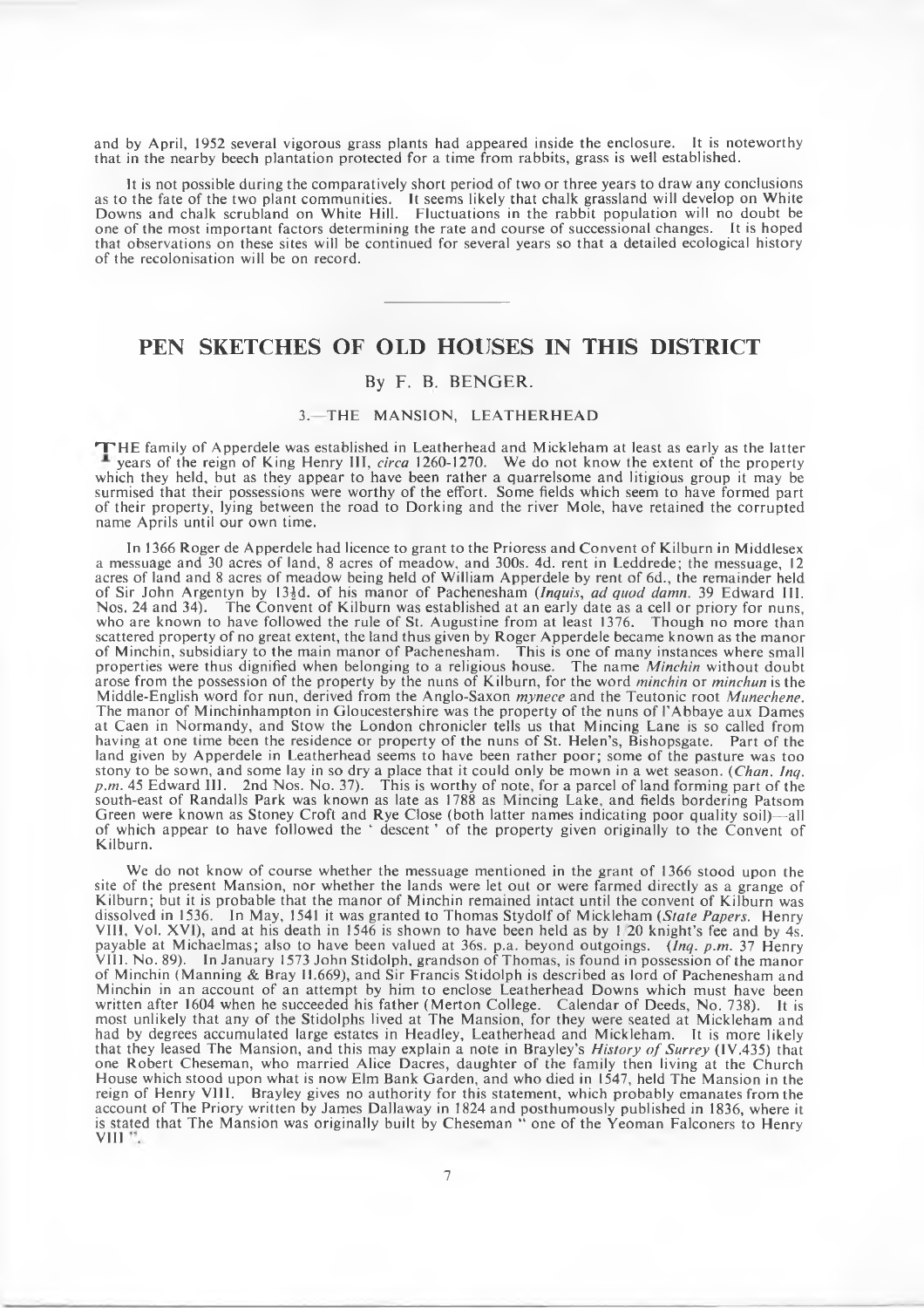To the period *circa* 1600 belongs a diagrammatic map now in Surrey County Record Office (ref: 15/10) which shows a house on the site of the present Mansion with the inscription *Ye M aner Howse o f Minchin;* and this taken in conjunction with the continued ownership of the land known as *Mincing* Lake by later owners of The Mansion already mentioned, seems adequate proof that *The Mansion* is a corruption of *The Minchin.*

Here I desire to introduce a note of legitimate speculation into an otherwise factual record. I have set out my reasons for believing that Edmund Tylney, Master of the Revels to Elizabeth 1, lived at The Mansion and entertained the Queen there in 1591 in my article on Tylney in the *Proceedings* of this Society (Vol. I, No. 5, p. 19) and 1 may add that, unless Tylney was living in some house here which has utterly disappeared and of which there is no record, there virtually can be no other house than The Mansion where he could have lived, for not only do we know the occupation of all the other large houses in the parish at that time but since he explicitly states in his Will of 1610 that his house here is to be sold the possibility that he was a tenant at that time of, for instance, the then capital messuage of Pachenesham Magna may be ruled out. As so many records of the properties once owned by the Stidolphs have disappeared, we may never be able to clear up satisfactorily at what date they parted with the manor of Minchin; but my own view is that Tylney, who is shown in the 1594 Lay Subsidy as holding (not necessarily owning) more land than anyone else in the parish, was probably the tenant of The Mansion and Minchin manor until some date after 1604, when he purchased the property from the Stidolph family. If these conclusions are correct then for one brief dazzling day The Mansion enjoyed its place in English history.

A Survey of the Manor of Thorncroft made in 1629 has attached to it a map with a bird's eye view of The Mansion marked *Earle of Nottingham* (Merton College. Estate Muniments). This was Charles Howard, 2nd Earl of Nottingham and 3rd Baron Howard of Effingham, son of the great Lord High Admiral who fought the Spanish Armada. Charles Howard was Edmund Tylney's cousin and it may well be that he purchased The Mansion after Tylney's death in 1610, but our first note of him at Leatherhead is in November 1625, when, as Lord Lieutenant of Surrey, he called together a review of the military forces of the county on Fetcham Downs (Hist. MSS. Comm. 7th Report, p. 676a). Howard's period of occupation of The Mansion was that during which the unrest culminating in the Civil War was rising to a head; and though his upbringing and royal service may have inclined him to the side of the king, Surrey was so unmistakeably puritan in its political complexion and Howard's interests so inextricably bound up with those of the county that he found himself in line with the Parliamentary party when on August 12, 1642, shortly before Charles I raised his standard at Nottingham, Howard summoned a meeting at The Mansion " to settle the country (i.e., shire) in a posture of arms " which was certainly not for the king's service, for not long before the only small royalist troop raised in the county had been rounded up and disarmed by Howard's men. Surrey remained solid behind the Parliament during the ensuing troubles. If he might later have regretted these actions, Howard did not live to see their consequences, for he died at The Mansion on October 3rd, 1642 and was buried at Reigate. His Will, being couched in general terms, does not specifically mention his Leatherhead property; but it is unlikely that so eminent a man would have lived in any other than his own house. His widow, Mary, continued to live at The Mansion until her death in 1651, and it is recorded that in September 1643 a small royalist troop broke into the house (Hist. MSS Comm. 7th Report, p. 686a).

Sir Thomas Bludworth, Lord Mayor of London in the year of the Great Fire of 1666, was lessee of the manor of Thorncroft from 1660 and mentions it in his Will of 1682 (P.C.C.82 Cottle). There is no evidence that he ever held The Mansion, though Dallaway confuses him with his son Charles, who is also mentioned in Thomas's Will. We have no direct evidence, though some indirect, that Charles Bludworth lived in the house; but Thomas's brother, Bartholomew Bludworth, is mentioned in a Rental Roll of Pachenesham Manor of 1693 when Alexander Akehurst (of whom more hereafter) paid 12s. for his " freehold house (in Leatherhead) and copyhold land at Patsensham late Bartholomew Bludworths " and 6d. for his freehold land in the field late Bludworths. It seems therefore possible that Bartholomew Bludworth was the owner of The Mansion at some time during the last quarter of the seventeenth century, and his nephew Charles may have lived with him, for his signature occurs as a vestryman to a vestry minute of October 1701 (Copy by Dallaway now in possession of H. K. Reeves, Esq.). The strong local tradition that George, Lord Jeffreys the former Lord Chancellor, who was the husband of Sir Thomas Bludworth's daughter Anne, came to The Mansion whilst in hourly fear of arrest in 1688 to see his daughter, then lying at the point of death, is supported by the entry of her burial in the Parish Register under date December 2nd of that year. It is said that Jeffreys was concealed in an underground chamber of the house. He was arrested at W apping ten days later, disguised as a sailor, and died shortly after in the Tower.

If we regard the freehold house mentioned in the Pachenesham Rental Roll of 1693 as The Mansion then Alexander Akehurst must have become possessed of it by that time. He was certainly in possession in October 1701 when the vestry minute already quoted states that the repair of the north transept of Leatherhead Church (which was attached to the ownership of The Mansion) " for the future Mr. Alexander Akehurst does undertake ". We do not know much about Akehurst, except that he is generally referred to as Dr. Akehurst, that he came from London, and that he married in 1705 Catherine Ballard, whose brother George Ballard was in occupation of the land known as Mincing Lake in November 1737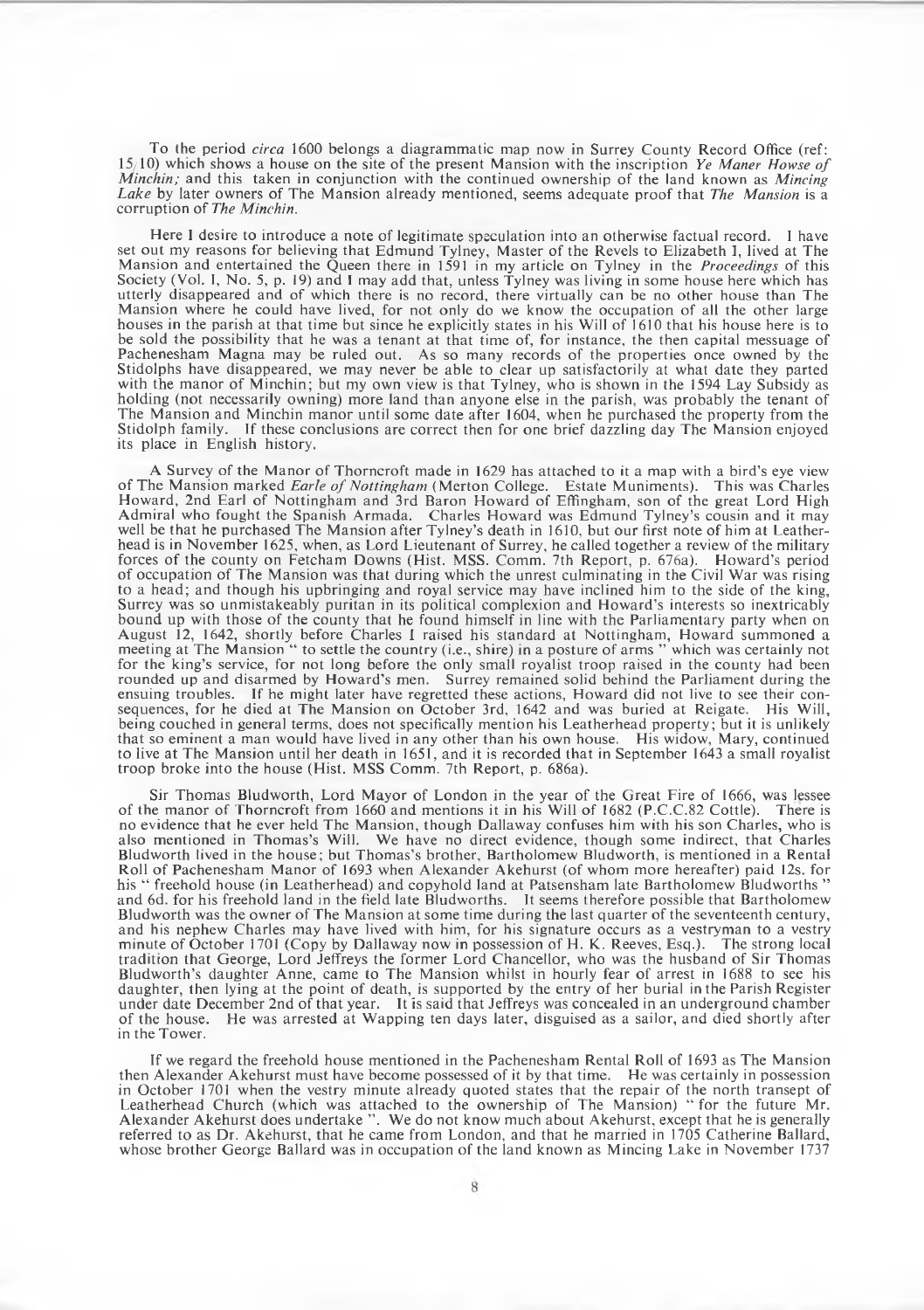when Akehurst mortgaged that and other property to Sarah Stebbing. Manning & Bray (11.664) state that Akehurst rebuilt The Mansion about 1710. This may be so, for Akehurst is later found in financial difficulties which might have been caused, like those of A rthur Moore of Fetcham Park, by profligate expenditure upon his residence; but the appearance of the present house seems to date it from a period



Portrait by Gainsborough of William Wade. *(Reproduced by permission of Baroness Burton.)* 

some thirty years later and an entry in the Court Book of Pachenesham manor under date 15th October 1739 appears to confirm this where it is stated that Humphrey Gore had held freehold by rent of 6s. "All that New erected Capital Messuage situate and being upon part of the Ground lately belonging to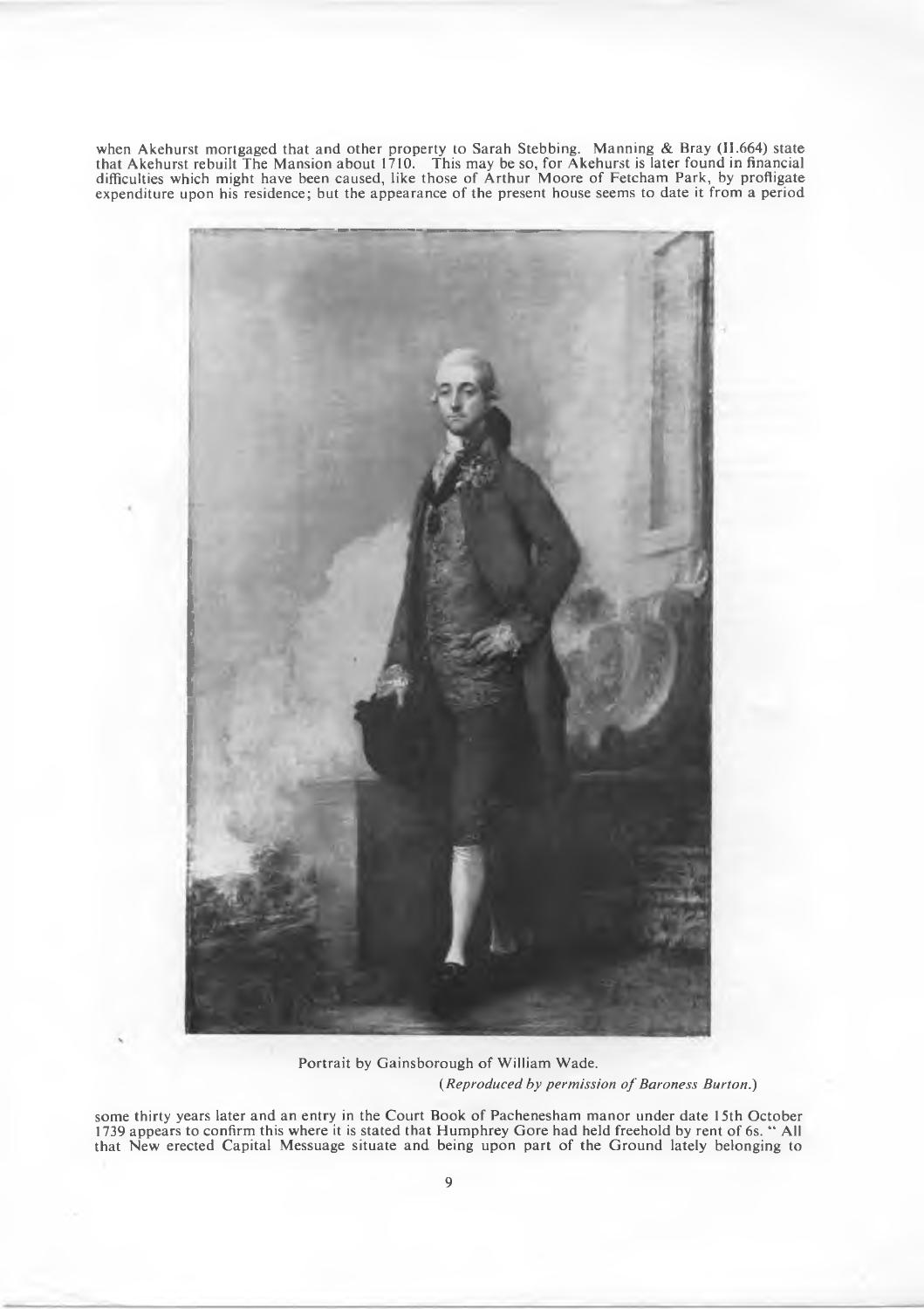Alexander Akehurst " and that Humphry Gore then being dead it had descended under his Will to Henry Gore. At any rate, by 1737 Dr. Akehurst was in financial difficulties, and as already mentioned he mortgaged considerable Leatherhead properties. About that time he also sold The Mansion to Lieutenant General Humphrey Gore, who, according to Dallaway's account of The Priory in 1824 (note by William Cotton to the 1836 edition) had been Governor of Kinsale in Ireland and Colonel of the King's Own Regiment of Dragoons. Humphrey Gore did not long enjoy residence at The Mansion, for he died in 1739 leaving his Leatherhead properties to his nephew Henry Gore. In 1744 Henry Gore bought from Akehurst the other Minchin properties which had been mortgaged, and secured this purchase<br>by buying out the mortage with its term of 500 years. There is not much to tell of Henry Gore by buying out the mortage with its term of 500 years. There is not much to tell of Henry Gore. doubt his uncle had educated him and designed his future as that of a country gentleman in the best style of the eighteenth century, and the monument which was erected in Leatherhead Church to his memory on his death in 1777 seems to indicate that he fulfilled the design:-

> " If virtue, honour, zeal, religion can Form a true Christian and adorn a man, If universal goodness claims a tear, Reader attend, and pay that tribute here."

Henry Gore left his freehold estate to his surviving child Catherine and her husband William Wade. William Wade and his wife Catherine had two sons (one of whom died in infancy) and three daughters. Mrs. Wade died in 1786 and William Wade became sole owner of The Mansion.

W hatever we may think about some of his actions, it cannot be denied that William Wade was a colourful character and very much of a piece with the interesting times and events in which he lived and amongst which he moved. He was one of two illegitimate sons of Field-Marshal George Wade (1673- 1748) who is best remembered as the builder of the military roads in Scotland which were so neatly commemorated by an Irish private soldier who wrote:—

" Had you seen these roads before they were made

You would lift up your hands and bless General Wade."

(inserted on an obelisk which formerly stood on the road between Inverness and Inverary).

William Wade's portrait as a young man was painted by Gainsborough and is now upon loan to the National Gallery from Lady Burton. In 1769 he was elected Master of Ceremonies at Brighton (then in its infancy as a fashionable watering place) and in the same year he also succeeded Mr. Derrick in a similar capacity at Bath. Since Bath emptied by the beginning of May, and Brighton's summer season was short, he was able to officiate in turn at each town; but his reign at Bath came to an untimely end when he exhibited for general derision the love letters which a lady had addressed to him, and he was forced by public opinion to leave Bath in 1777 and henceforward was seen only at Brighton, where he seems to have been no less unpopular, being constantly accused of neglecting his duties for the gaming table. At first he was known at Brighton as Capt. Wade, but he later dropped the title. (Sitwell  $\&$ Barton. *Brighton.* 1935) Mrs. Thrale records that in his official capacity he quietened the celebrated contest of poker and tongs with which Dr. Samuel Johnson and Mr. Mitchell, vicar of St. Nicholas, Brighton, were reinforcing their arguments in the Assembly Rooms. In 1787 he is said to have received a guinea apiece from two thousand Brighton visitors who entered their names in his subscription book, and in 1795 he arranged a magnificent ball of 600 dancers in honour of the Stadtholder, then a refugee in Brighton. About the same time he set himself up in opposition to Beau Brummell's new fashions in men's attire (Sitwell & Barton. *Op. cit.).* A caricature of him by Dighton made towards the closing years of the eighteenth century is reproduced in Lewis Melville's book on Brighton, published in 1909. Wade was absent at the opening of the Brighton season of 1808 and he was succeeded in that year by W. S. Forth as Master of Ceremonies. It is probable that Wade found Leatherhead a convenient place in which to live, as a great deal of the Brighton road traffic (especially curricles and flys) came through here to go via Horsham and Shoreham (Edwards. *Companion from London to Brighthelmston.* 1801). If Wade shared the sprightliness and good humour of his much maligned master, the Prince Regent, then without doubt life for him had few dull moments.

The Will of Henry Gore, who died in 1777, mentions a grandson and the pedigree of the Gore family given by Manning & Bray (II.264) shows William Wade's four children to have been by his wife Catherine Gore; but a Limited Administration of William Wade's estate made in 1820 speaks of his surviving son, Col. Gore Wade, as son of a second marriage of William Wade. Wade died at his house at Brighton early in 1810 and Col. Gore Wade may have inherited The Mansion as entail of the Will of Henry Gore (died 1777) but we have nothing to prove it. William Cotton, in the account of The Priory printed in 1836, tells us that Gore Wade together with his wife, his son Lieut. Wade, and three infant children, was lost at sea in the *John Palmer*, East Indiaman, some time in 1813/14, a statement repeated by Brayley in 1850; and Manning & Bray in the pedigree already mentioned show that Gore Wade married a Miss Whitelock and had then (1809) two sons. But the Limited Administration of 1820 says that Gore Wade died a bachelor intestate. William Wade's matrimonial properties were divided in 1815/16 between his three daughters—Emilia, wife of Philip Champion Crespigny; Eliza Wade; and Catherine, wife of James Shearman.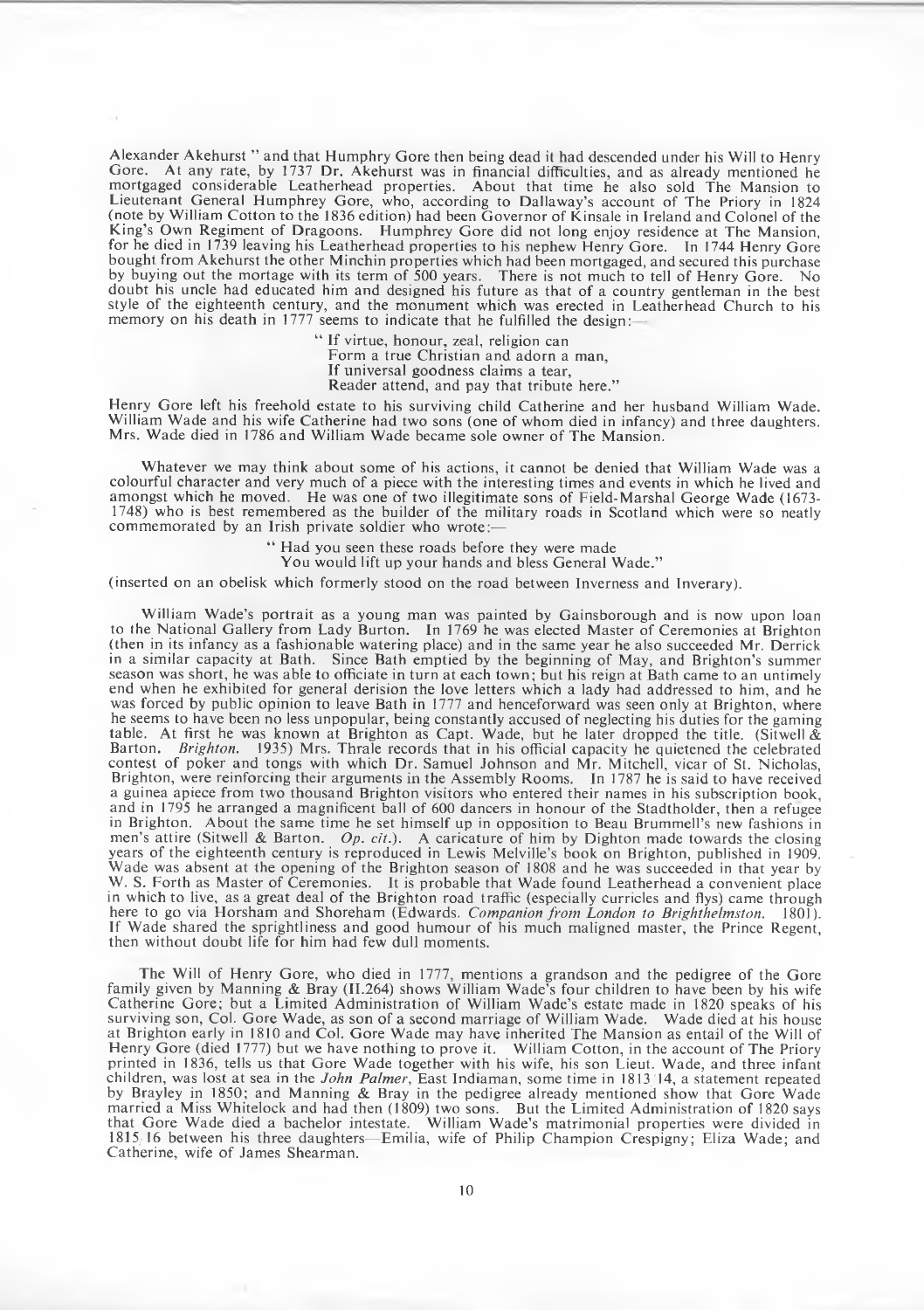According to Brayley's *History of Surrey* The Mansion was assigned to Emilia Champion Crespigny and was afterwards occupied by a family named Mundell. It was purchased before 1834 by Colonel W. H. Spicer who died there in 1841. In 1844 it was sold by auction to Nathaniel Bland of Randalls Park, and in 1850 was tenanted as a private Grammar School by Dr. Joseph Payne. Dr. Payne was a celebrated educationalist who had introduced Jacotot's system into England in 1830. The Census Return of 1851 shows his Mansion establishment to have been upon quite a prosperous footing, with four assistant teachers and upwards of fifty pupils, amongst the latter Symmonds Attlee of Dorking who was possibly a forbear of Rt. Hon. Clement Attlee. Dr. Payne's son Joseph Frank Payne became a very celebrated physician and bibliophile who wrote several standard books on medical history. By 1866 the Grammar School at The Mansion had been taken over by Robert Ibbs who had been an assistant master to Dr. Payne, though the latter survived until 1876. Of the later owners of The Mansion I have notes of Mr. Miller who lived there in 1885 (and effected considerable interior alterations which were not in keeping with the house); Mr. Petty who lived there from 1916 onwards; and lastly Mr. Herbert K. Reeves who bought the property in 1923 and whose great care of it and interest in its history and associations deserves tribute. Mr. Reeves left the house just before the 1939-1945 war, and it was occupied during the war by units of the Canadian Army, an interregnum which did much to deteriorate its character and condition; but in 1950 it was purchased from Mr. Herbert Reeves by the Surrey County Council to house



The Mansion, West View,

various local services administered by the County Council, including the Leatherhead branch of the County Library. The house has been thoroughly overhauled and repaired, and may look forward to a long life of continued usefulness, though as yet the future upkeep of the gardens (originally designed in the mid-eighteenth century by Hamilton of Pain's Hill) has not been settled.

To obtain a good impression of the house built *circa* 1739 the visitor should obtain permission to enter the garden at the rear *via* the County Library. Built in Flemish bond of warm red brick, well proportioned and evenly fenestrated, the house stands boldly upon the crest of the sharp declivity running down to the river Mole. The facade to Church Street gives the impression of having been remodelled in the late 18th or early 19th centuries; perhaps by William Wade. In Vicarage Lane to the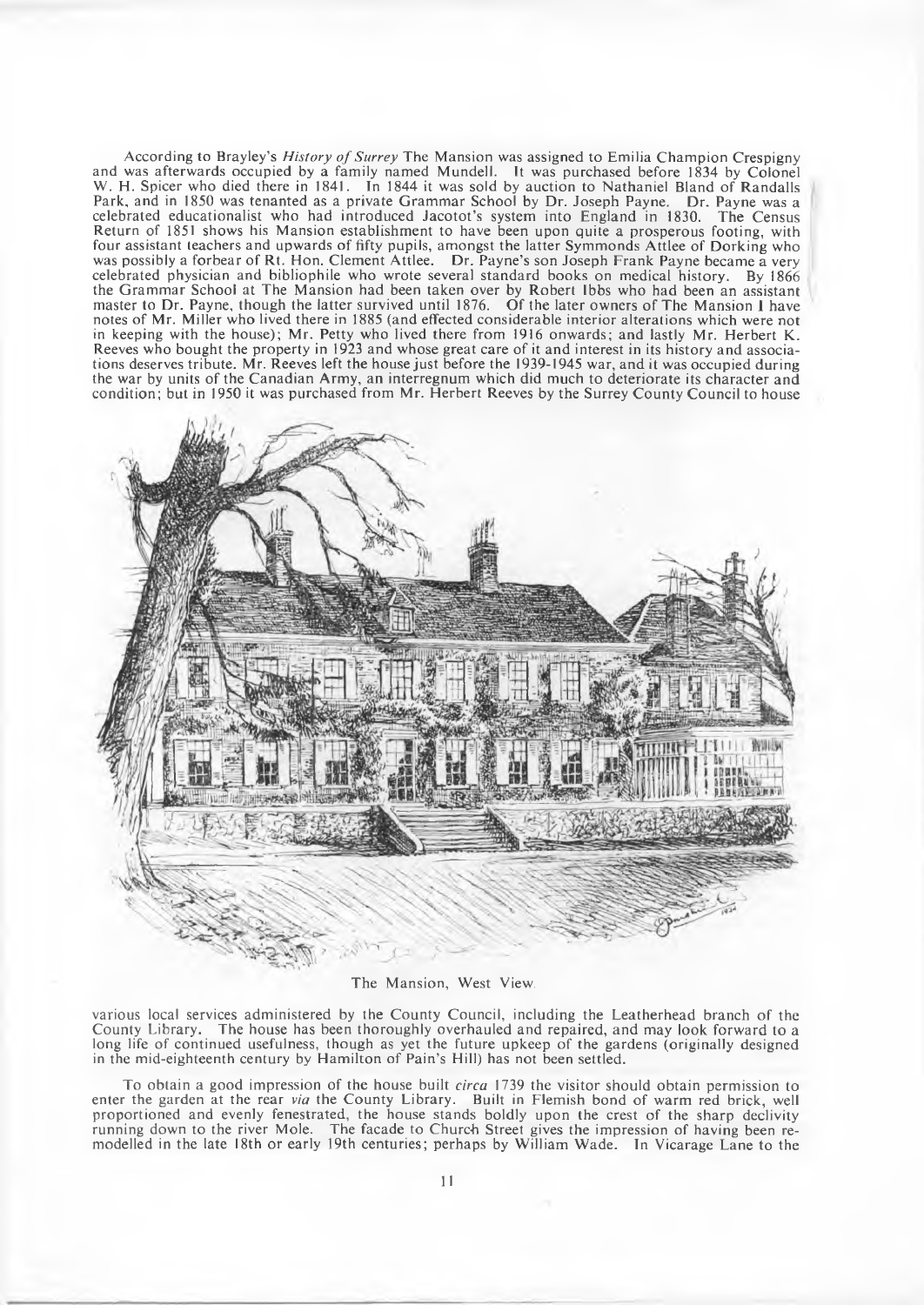south one sees traces of earlier flint walling which may well have been part of that earlier Mansion inhabited by Charles Howard and may even have stood around the rooms in which Edmund Tylney received Queen Elizabeth in 1591.

I must not end this article without expressing the obligation which I owe to Mr. John H. Harvey, F.S.A., who has spent many laborious hours in unearthing the documentary history from the muniments at the County Record Office and elsewhere.

### **LEATHERHEAD IN VICTORIAN TIMES**

## **By A. J. GINGER.**

*(Those who have read M r. Ginger's article "Fetcham in Victorian Times*" *in Vol.* 1, *Nos.* 2-3 *o f these* " Proceedings" will welcome this account of Leatherhead town at that epoch in our history. A few small *changes have taken place since Mr. Ginger prepared this article notably the disappearance of the Clock Tower and the removal of Bishop's Repository to the Green Domino.*—ED.)

HTHIS ancient place called Leatherhead, now spreading extensively as an off-shoot of London's suburbs, A was rather different when I first came to live here in the 1880's. It then had the appearance of a neat, clean little town quite isolated in the wide countryside. Its four narrow streets have been knocked about a bit in recent years by demolition and rebuilding work and, unhappily, some of its more ancient and important buildings such as the Manor House in Church Street, the Swan Hotel, Kingston House on Bull Hill, and the ancient half-timbered shop in Bridge Street have disappeared, but substantially they are the same. An old guide-book writer refers to Leatherhead in these words: " There is little of interest to detain the visitor here except the Church "If that were true any destruction of notable ancient buildings must therefore be regarded as unforgivable vandalism.

Not long ago an uncomplimentary stranger described Leatherhead as " nothing but a dirty little village ". Perhaps he was one of those speeding motorists who never did take kindly to the bottleneck streets of the town. A more tolerant traveller, who once motored through the town by night gave his impression in a newspaper in these words: "When seen by night Leatherhead is one of the most attractive impression in a newspaper in these words: "When seen by night Leatherhead is one of the most attractive places in the country ". When seen by night mark you!

Fifty or sixty years ago there was no question about Leatherhead's appearance either by day or by night. It was neat and clean, it was picturesque, it was lovely. Old photographs show better than words what charm and beauty could be found in Leatherhead in the days of my youth. I have in mind one old photograph of the water mill taken from the bridge which appears in a recently published book on Surrey. In that photograph there are seen no overgrown trees and no rubbishy vegetation to cover up and mar (as now) the beauty of what was once a perfect picture; one of the country's best. But notwithstanding alterations and neglect here and there Leatherhead is still a charming place. Where, within equal distance of London can be seen a countryside of greater beauty?

In Victorian days Leatherhead was not so dull a place as you might think. People who had been up to London once or twice would tell you that Leatherhead was a " dead and alive hole " , but to me, a small boy untravelled so far afield, there seemed always plenty doing. On Saturday nights the shops were open till a late hour and the streets were packed with people. The town band frequently played on these Saturdays either outside the Duke's Head or by the Town Clock. We had no picture palace then but the Victoria Hall (now the Repertory Theatre) had regular visits from touring companies playing " Uncle Tom's Cabin ", " East Lynn " and such like entralling melodramas

There were of course amateur theatricals, concerts, lectures, " Penny readings ", and the Magic Lantern. Circuses and noisy fairs on the Commons were not infrequent. At the Town Clock (which was also the Fire Station) occasional itinerant showmen would make their pitch. Performing bears and a small travelling aquarium have earned cash for their owners where the people now queue for buses. We even had occasional spouters standing on sugar boxes by the Town Clock talking Anarchism and Atheism just as they do in Hyde Park.

There was also a plentiful supply of street music; the little old German bands; the hurdy gurdy man with his monkey; and the Italian organ grinders, male and female, arrayed in their genuine native costume with gay kerchiefs, dark curls, earrings, voluminous skirts, coloured shawls and all. Handsome young Antonio and Marco, who both played the accordion, were great favourites. Their wild looks, sparse English and gallant farewell bows charmed all our girls.

Leatherhead also was prone to dress itself up at the slightest provocation in those days, especially at such auspicious occasions as the Queen's Jubilees of 1887 and 1897 and the wild celebrations at every victory early in the Boer War. Flags and bunting galore and gas light and fairy lamp illuminations would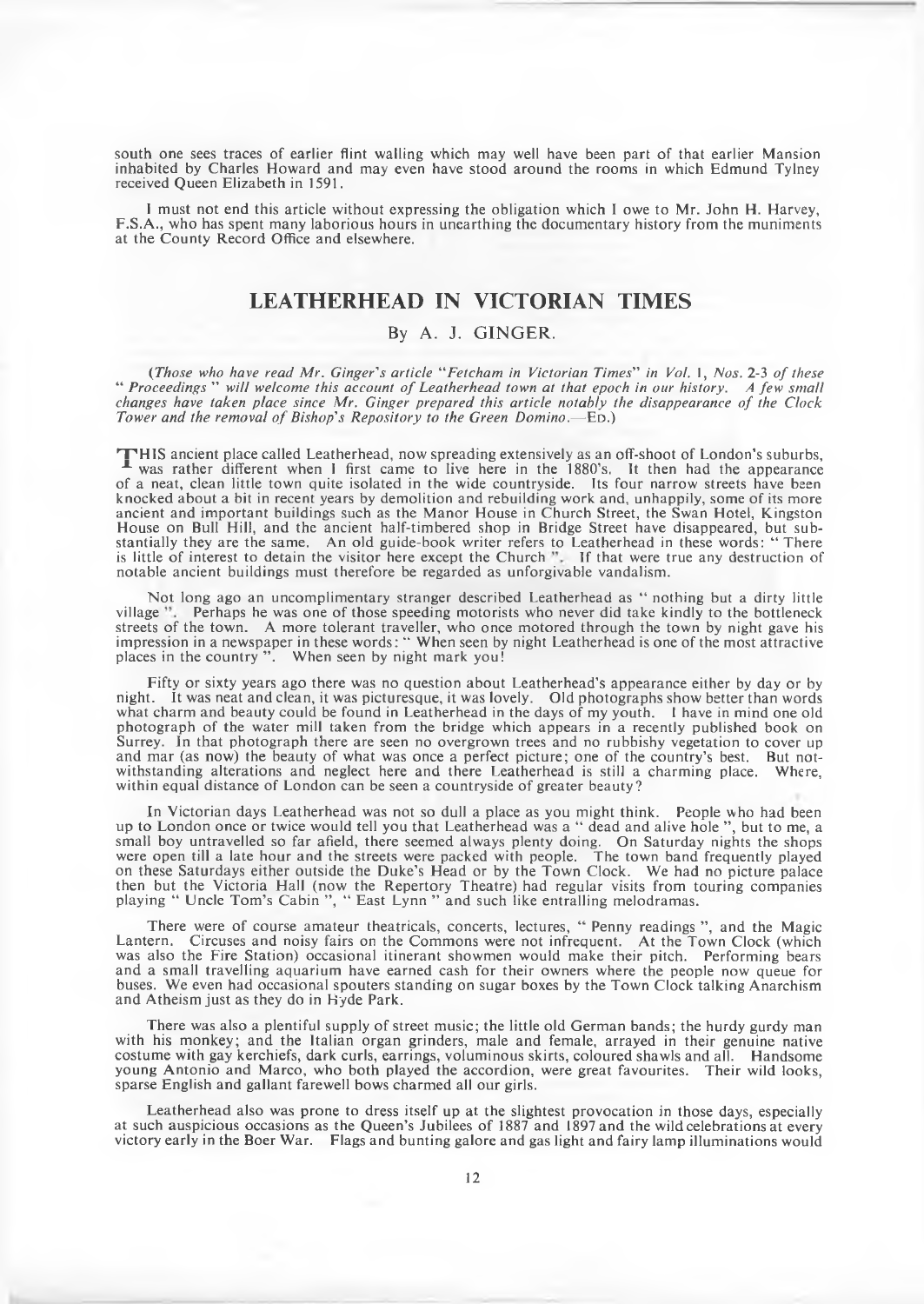decorate the streets. Processions, music and sports in Randall's Park would, of course, take place on these occasions. So gay was the appearance of Leatherhead at the Jubilee celebrations of 1897 that the ecstatic correspondent of the local newspaper likened it to Venice at carnival time!



Side of the old leather shop in Bridge Street. *(By Mr. A. J. Ginger).* 

But these, of course, were all mere plebian pleasures for the common crowd. For those fortunate members of the wealthier classes Leatherhead and district had also plenty of attractions and distractions. House parties and balls, for example, hunting over fields and Downs, polo, point to point racing and plenty of shooting. The great houses in and around Leatherhead were in full occupation by their proper owners and had not yet been transformed into colleges, hospitals, golf club headquarters or razed to the ground. These wealthy mansion-dwellers, of whom more will be heard, brought a considerable amount of good business into the town and much liveliness into the neighbourhood as well.

There was, as now, plenty of other kinds of sport for the people such as cricket, football and athletics. The town football team was perhaps not quite so redoubtable as it is today but St. John's School (or the College as we call it) possessed a great soccer team which attracted many of the townfolk each Saturday. The young 1st eleven college boys, who opposed and beat such teams as the Casuals, played grand football in their little coloured skuil caps with tassels flying behind. Leatherhead's Easter Monday Athletic sports meeting, at which men once raced, quite seriously, on " penny farthing " bicycles, was first held on the College Sports field. Later, this annual event, which became very well known and important, was held on the cricket field for many years. G olf was first played at Leatherhead, I believe, on the Downs by Cherkley Court; just where Lord Beaverbrook used to breed his chickens. Sunday sport was generally frowned upon in those good times and so, in order not to offend any right-minded citizens, ardent Sabbath-breaking golfers could be seen walking along with their golf clubs half hidden under overcoats.

But do not imagine that our late Victorian Leatherhead was all fun and games. It was indeed, like most country towns of the period, a self contained and busy little community. Agriculture, being the main local industry, brought subsidiary industries in its train such as the blacksmith and farrier, the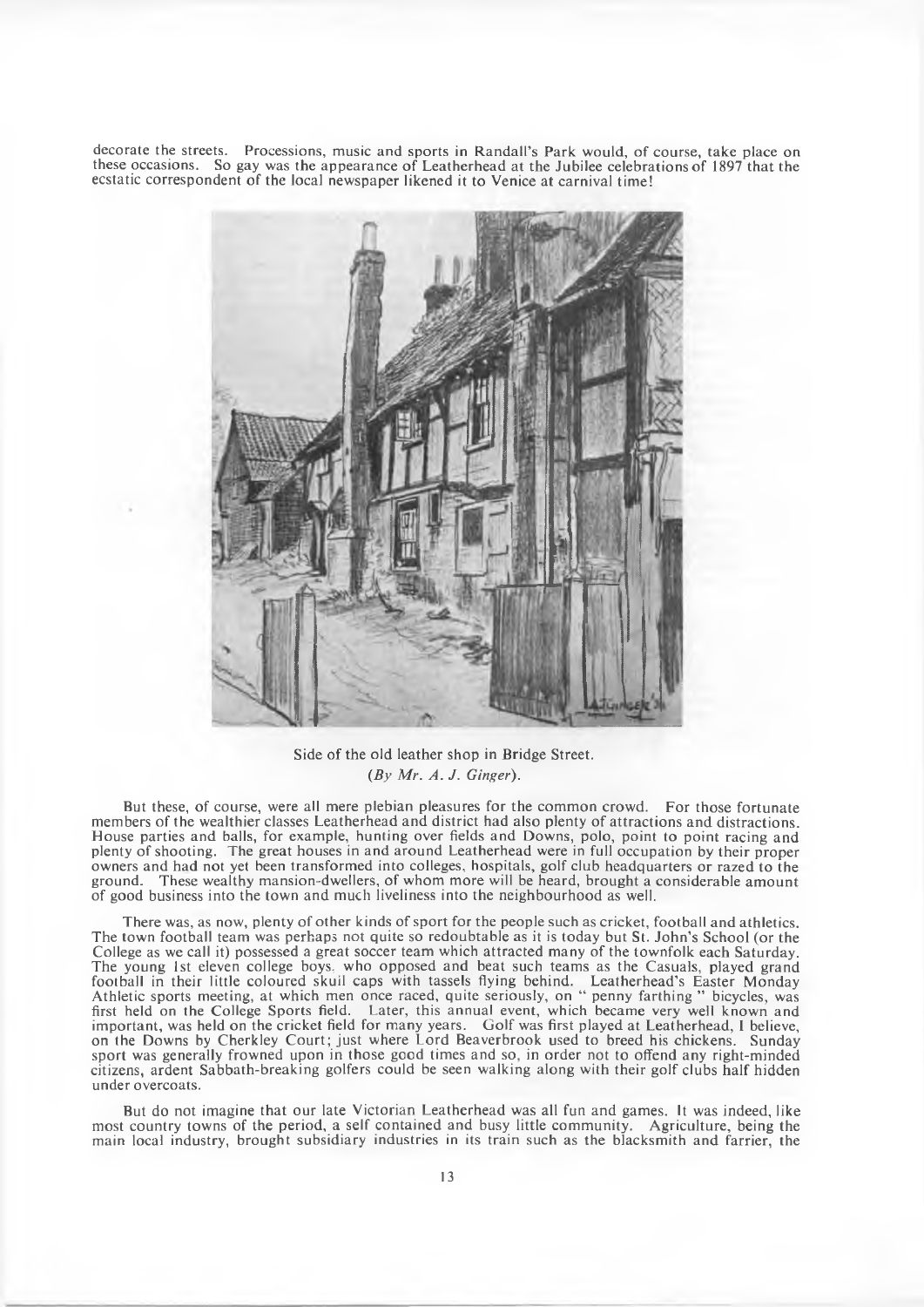wheelwright, the waggon and carriage builder, the saddler, the slaughterer, the leather currier, and so on. All these trades could be found operating in Leatherhead town.

Mr. Karn had a large waggon and cart works, with blacksmith's shops, in the Kingston Road and also a carriage works in the Fairfield. Mr. Ventham had his carriage works and blacksmith's shop in Bridge Street. The sound of the hammer ringing on the anvil, a sound which used to be music to the poets, could be heard all over Leatherhead town every day. Mr. Lloyd had his centuries-old saddler and leather business in the ancient and picturesque shop (now demolished) at the top of Bridge Street. Real fine work on saddles, harness and all the trappings of the horse was done there and only the finest of leather was used. Opposite, behind the old-looking modern bank building was a slaughter house. We boys could obtain there, for nothing, pigs' bladders with which to blow out our footballs. Mr. Neate, the grocer and provision merchant in High Street, used to slaughter squealing pigs behind his shop. He killed and cured his own bacon in the good old-fashioned way.

Most prominent of all the town's industries, both for size and smell, was the Swan Brewery. Some small remains of this brewery can still be seen converted into use as Bishop's Furniture Depository. I have mentioned the sound of hammer and anvil ringing during the day but the delicious scent of malt and hops pervaded the air all the time in the centre of the town. Apart from the busy brewers there was another craft practised here—that of the cooper. Big stacks of beer casks were always piled up under the brewery sheds ready to receive the cooper's attention. Most of the Victorian beer, very potent stuff, came straight out of ripe casks, as all good beer should. Swan Brewery stout was no mean beverage for it gained an award at a brewery exhibition.

Then there was the brick making and sawyer's industry in the Kingston Road on the site where the cable works now stands. The clay was dug out of pits on the spot, moulded in the age-old way, stacked in the open air and burned slowly. The stench of burning clay which prevailed in that part of Kingston Road, was less enjoyable than the smell of hops and malt around the Swan Corner. In the adjacent wood-yard great trees lay seasoning for months and even years before they were passed through the singing saw mills. Victorian craftsmen, following traditiohal and proper practice, had no use for other than weather seasoned wood.

The shops in the town indicated well-being for their owners. It was easily possible to start from scratch and build up a thriving trade. Some of the present well known businesses in the town started in that manner in my time. The Gas Works and Water Works were owned and run by local companies. Leatherhead's two railway stations were then busier and of more importance (or so it seemed) than is the single one in use today. Just a few years before my time Leatherhead was a terminus of the South Western Railway. One section of old Waterloo Station was for years called " The Leatherhead Line " . The engine sheds, the turntable for steam engines and the busy shunting yards were in use day and night. The station resembled a miniature Nine Elms in those days of steam. One of my boy pals was the son of an engine driver and sometimes we were given the treat of riding on the footplate of an engine at shunting periods; a delightful experience to be envied by all boys.

It can be seen from this brief account of industrial Leatherhead in the eighties and nineties of last century that the little town, like many another, enjoyed that same self-contained status which our legislators are planning to give to their proposed new towns. Old ideas are about to become new again.

My knowledge of the gentry living at Leatherhead and Fetcham in those days of opulence was gained at second-hand, mostly from a long distance, though once or twice I saw the interiors of sumptuously furnished mansions. Sir William Vincent, who was, I believe, a brother of Sir Edgar who became Lord d'Abernon, lived at D 'Abernon Chase House, Leatherhead Common, near Telegraph Hill. He and his lady were patrons of the new All Saints' Church which I saw erected and where I attended in the early days as a probationer choir boy. At Christmas time we choirboys were entertained to tea and games in D'Abernon Chase House by the good Knight and his family. Mr. Abraham Dixon who occupied Cherkley Court was a splendid benefactor to the town. The Institute was his gift and Miss Letitia Dixon, his daughter, ran an Art Class there. Her pupils (of whom I was one) were occasionally invited to tea at that lovely house where we could admire fine furniture and pictures, objets d'art and many books in the library. Abraham Dixon and several other rich inhabitants such as the Noakes' of Red House and the Henry Tate's of Downside and the Tutton's of the Priory often opened their grounds and gardens to the public for al fresco dances and flower shows in summer and autumn. Mr. Dixon and Mr. Tate had magnificent gardens and glasshouses. Cherkley Court was always open to visitors when the chrysanthemums were at their best. Then Mr. Dixon could be seen chatting happily with humble women from the Fairfield and showing them his prize blooms, his exotic plants, bananas and citrous fruit growing in the great conservatory and orangery.

Many of my readers knew the old Swan Hotel but few, if any, can imagine what its status and atmosphere were like in the days of that great personality, Miss Emily Moore. My knowledge of the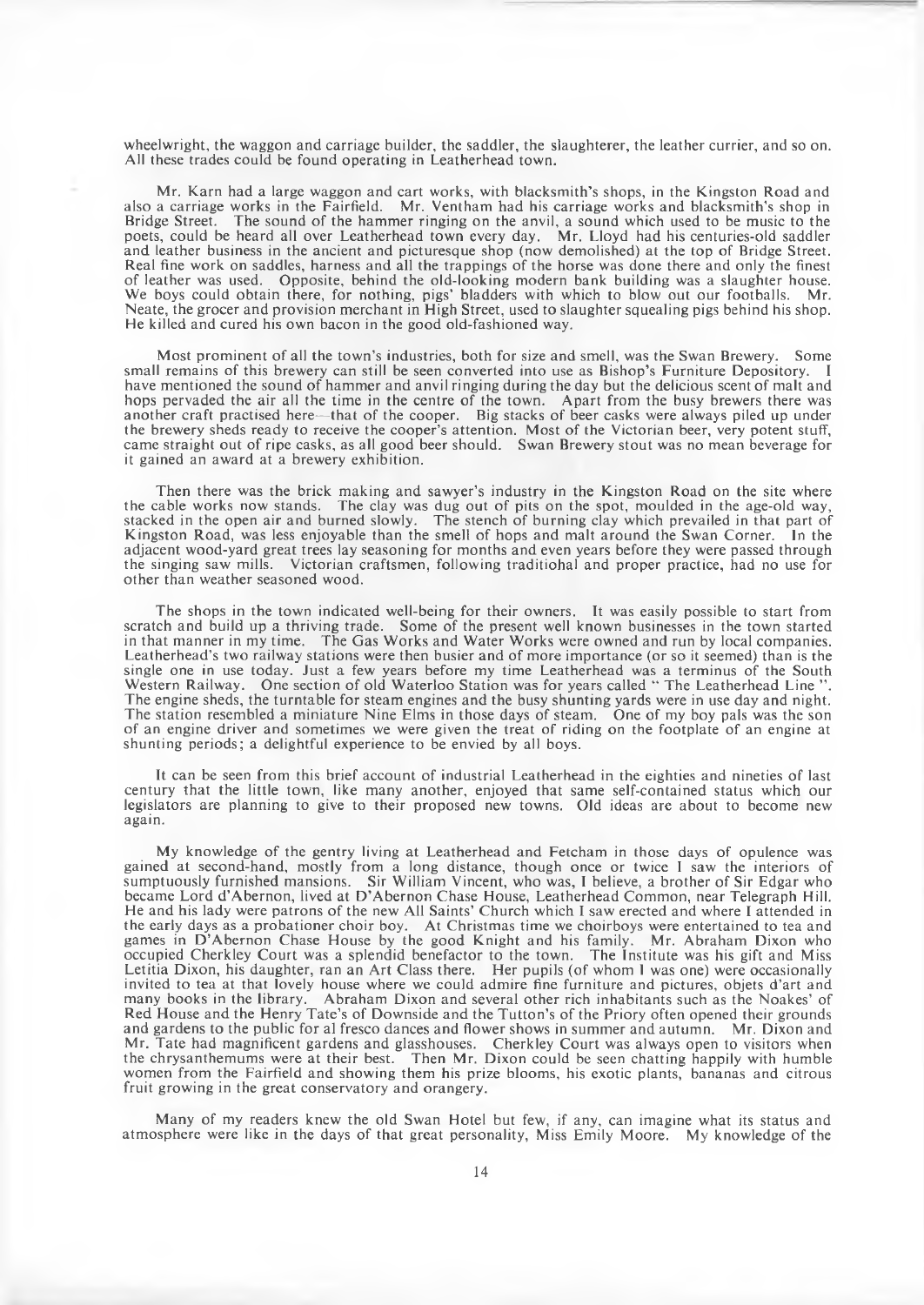old house, its stables, yards, coach houses and garden was intimate because my father had been part of the furniture of the place for close on 50 years. Mr. George Moore, Miss Moore's father, owned the hotel as far back as the 1840's. He, his widow, and finally his daughter, had carried on a tradition of the highest class in hostelry. There was dignity, quiet, comfort, good food and drink, and a unique, old-world appearance inside and outside, with flowers abounding everywhere. This distinguished atmosphere which existed all through the Moore's control and direction brought to the house many noted and exalted people either to board there or to visit. Among the visitors were the young Princes of Teck, relatives of Queen Mary; as personal friends and visitors to Miss Moore were the famed actress Helen Terry and her sister Mary.

My father told me that Mr. George Moore used the " Swan pit " as a garden before the shops and the hall were built on that side of High Street. Mr. Moore also founded the splendid old Swan garden in the Fairfield. Several aged fruit trees, or their living stumps still standing on the site, must be at least 100 years old. My father dug up in the Swan garden many an ancient coin dropped there, perhaps on fair days by revellers during the 18th Century and earlier.

I can remember, when a child, a little old cabby who used to sit and yarn in the harness room. He was then over 80 years old. In his youth he had ridden postillion on chaise horses to and from London when no railways existed. His usual dress was still the same as that of Sam Weller—made famous in the drawings by Phiz. The Swan Yard had the veritable atmosphere of Dickens' books with its horsey, gaitered men, its ancient wooden stables, the smell of horses and harness and tallow candles, and the broughams, landaus and coaches, still favoured as conveyances, which packed the yard and coachhouses. The Swan was one of the stages for the four-in-hand coaches then running regularly in summer time, from Northumberland Avenue. The " Old Berkeley " and the " Rocket " coaches sometimes put up in the yard. Relay teams of coach horses were always stabled there.



Coach leaving the Swan Hotel— 1905. *(Photo.: Mr. Frank E. Webb).* 

Miss Moore was also a breeder of prize Jersey and Alderney cows. These were housed in the Cow Yard by the garden. Each lovely creature had its name sign-written above its stall. Every day a slow procession of the beautiful fawn animals would amble into the High Street and along Church Street to their grazing fields at Thorncroft and Downside. Back again they would come in the evening to be snugly housed in comfortable quarters.

As a caterer Miss Moore was famed far and wide. W hat grand spreads of viands she provided in a great Marquee when Mr. Pantia Ralli, Squire of Ashtead Park, gave his annual feast to his employees; or at the memorable yearly sales of Queen Victoria's horses in the paddocks of Hampton Court. Edward, Prince of Wales, always came to talk with Miss Moore in the huge luncheon marquee there. It would be too provoking perhaps, if I were to enumerate all I can recall of the stacks of varied eatables and drinkables which were heaped upon the tables provisioned by Miss Moore. Many were the gay balls which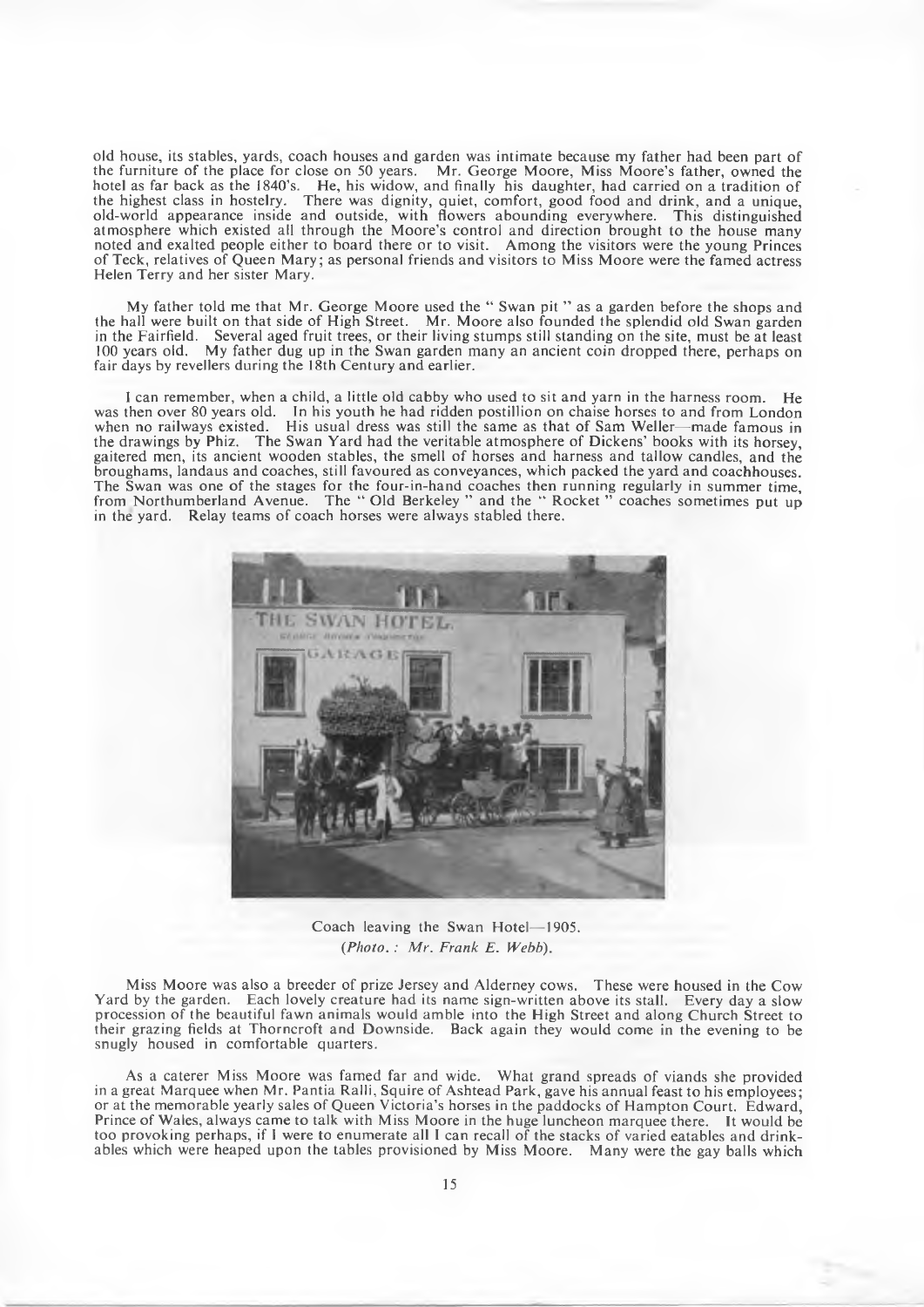she arranged for the Hunts or for private parties, held sometimes in the Swan Ball-room or at the Victoria Hall. At these functions such noted London bands as the Blue or the Red Hungarians, in gay hussar uniforms, would provide the music.

An incident which happened to me a few years ago will illustrate how strong is the affection held for Leatherhead by people who have known it. One day I was approached in Bridge Street by a well dressed lady who was accompanied by two beautiful girls. She asked me some questions and then explained that she had just come over from New York where she had been living for twenty years. Formerly she had lived in Leatherhead. She had motored down from London that day with her two daughters specially to show them the dear old town about which she had so often spoken. Particularly she had remembered the old Swan with its flower-covered portico and window boxes filled with gay geraniums. It was sad, she remarked, to find the Swan Hotel no longer there.

A few of the ancient customs of the countryside were still observed in the Leatherhead district in the 80's and 90's. Guy Fawkes night, of course, was celebrated as it always will be while there are boys who like noise. But the boys themselves dressed up as guys, looking comical in father's old clothes and wearing grotesque face masks. As there is no suitable village green in Leatherhead and Fetcham we saw no " Dancing on the green " on Mayday. Instead the children gathered cowslips and buttercups and other wild flowers which could be found in abundance down along the water meadow and the fields of Fetcham. With posies of these tied on broom handles they paraded the town begging monetary rewards for their display from passers by.



Bradmere Horse Pond at the foot of Bull Hill— 1900. *(Photo, lent by Mr. Titley).* 

One yearly happening grew almost into an old custom and was peculiar to this area. Epsom Summer Race Meeting seemed then to be more of an event and a period of riotous fun than it is today. Some of the elementary schools were closed for the week, not, of course, to give children an opportunity to acquire the gambling habit, but rather as a safety measure for there was so great a volume of dangerous traffic on the roads and rogues and vagabonds were swarming everywhere. Each race day the people would line the streets and roads to watch the endless procession of vehicles and their jolly occupants going to and from Epsom. A1 fresco entertainers, or buskers, came from London to do their stuff on Epsom Downs, With Epsom town full to overcrowding some of them lodged for the week in neighbouring towns such as Sutton, Leatherhead and Dorking. We had in Leatherhead the same party of raceweek buskers each year. There was the baritone, the soprano, the soubrette, the red-nosed comedian, and, of course, the harmonium player. In the evenings, when the bulk of race traffic had subsided our buskers would pitch up in the middle of the street before the Swan Hotel. A large crowd would form a ring there to enjoy the nightly performance and to join in the choruses of popular songs like " Take a little bit off the top for me " and " Ally Sloper walks like this: pit pat, pit pat, pit-o-pat pat " , given by the red-nosed comedian suitably arrayed and doing the action to fit the song. We loved that party of wandering actors.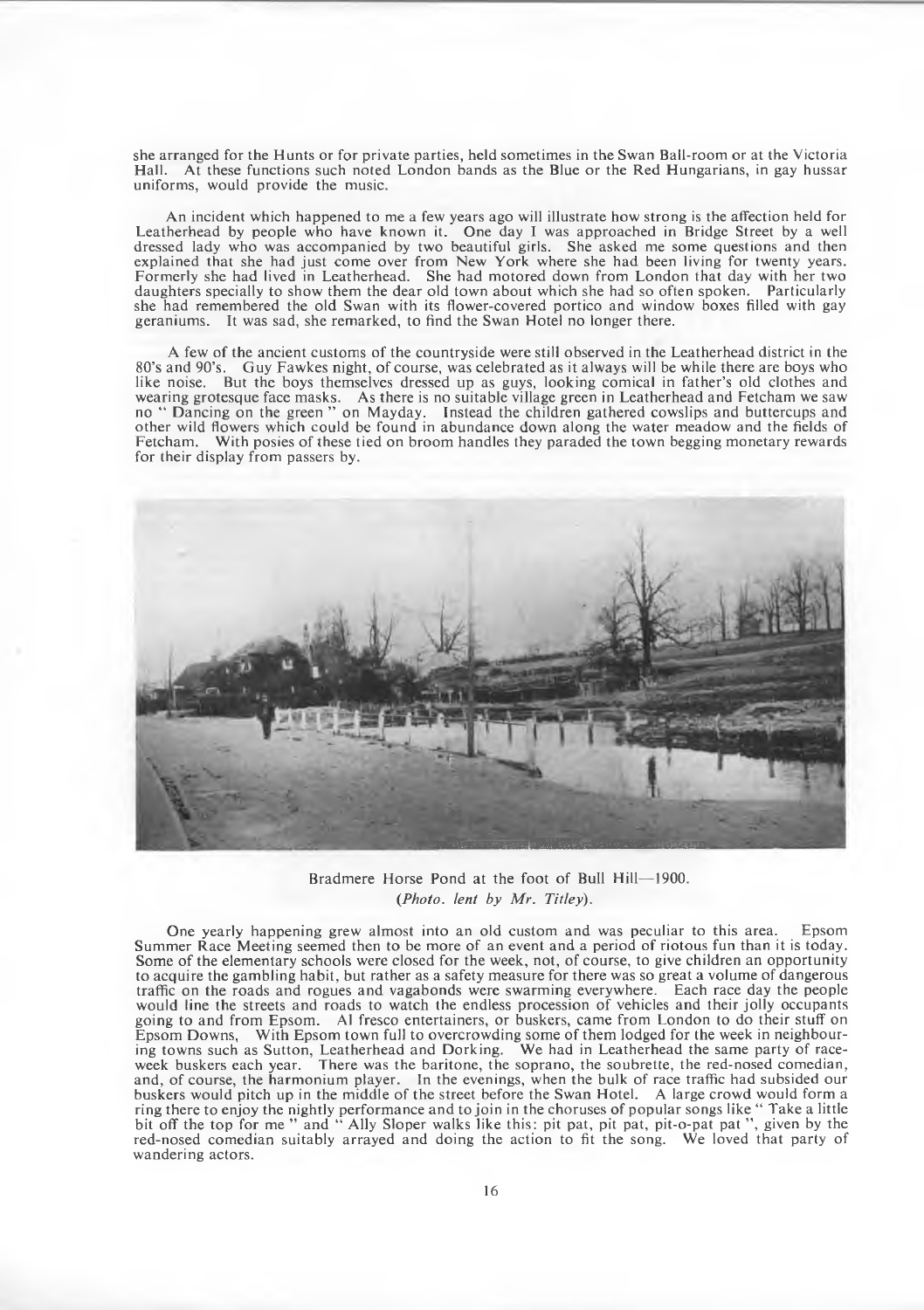Swan Hotel corner was sometimes the scene of another kind of meeting which would be impossible today when mechanical traffic and official restrictions are so heavy. The Mid Surrey Fox Hunt, or Stag Hunt, with noisy pack of hounds, would sometimes meet at the Swan. It was the same gay and stirring sight which we see in the old illustrations by Cecil Aldin and other sporting artists. All the ladies were obliged to wear long habits and skirts for riding side saddle and all the gentlemen appeared in scarlet or blue frockcoats with white breeches, top boots, top hats or peaked velvet caps. Cecil Aldin himself, when he was a lad in his early teens, stayed all one summer with his mother at the Swan Hotel. He spent his days drawing and painting Miss Moore's pet dogs and horses; he was a precocious artist.

During the 1890's we had the excitement of our first Urban District Council election when the town was promoted in municipal status. A very im portant question—the Main Drainage Scheme—agitated Leatherhead folk in the earliest days of the Urban District Council. W hat an epoch-making piece of engineering was achieved when the roads of Ashtead and Leatherhead were trenched up and pipes laid down to put an end to the primitive cart and clearing system which had been in use for so long.



North Street, where the Co-operative shop now stands.

In our district, as in most country places, there was always to be found one village idiot if not several. The best known " character " of my boyhood days was a wild but cheery creature known as " Happy Jack ". Horses and " Happy " were inseparables. He could run very fast and often accompanied the hounds all the way on foot. At Epsom races he would be seen shouting merrily and singing as he groomed (for the very pleasure of it), all the tethered carriage horses. Happy Jack might be seen trotting along the roads shouting out his mad thoughts as he ran—for he never walked if he could help it—accompanied by amused children. It must have been an alarming ordeal for the barber when Happy Jack decided to have his dirty beard shaved. I have seen Happy rush out of Mr. Batten's barber's shop in Church Street with one side of his face clean shaven and the other side covered with soapy lather.

Church and chapel had a great influence upon country life in Victorian days and Sunday churchgoing was a general habit. Even on weekdays Church activities claimed a measure of our leisure time. My father happened to be an energetic member of the Parish Church Men's Guild. He preferred to worship in the old parish Church rather than in the new and nearby All Saints. My father liked the old far better than the new; he was a staunch Conservative and believer in the rightness of Royalty and the old aristocracy. My remembrance or knowledge of the Guildsmen's duties is vague but one of them I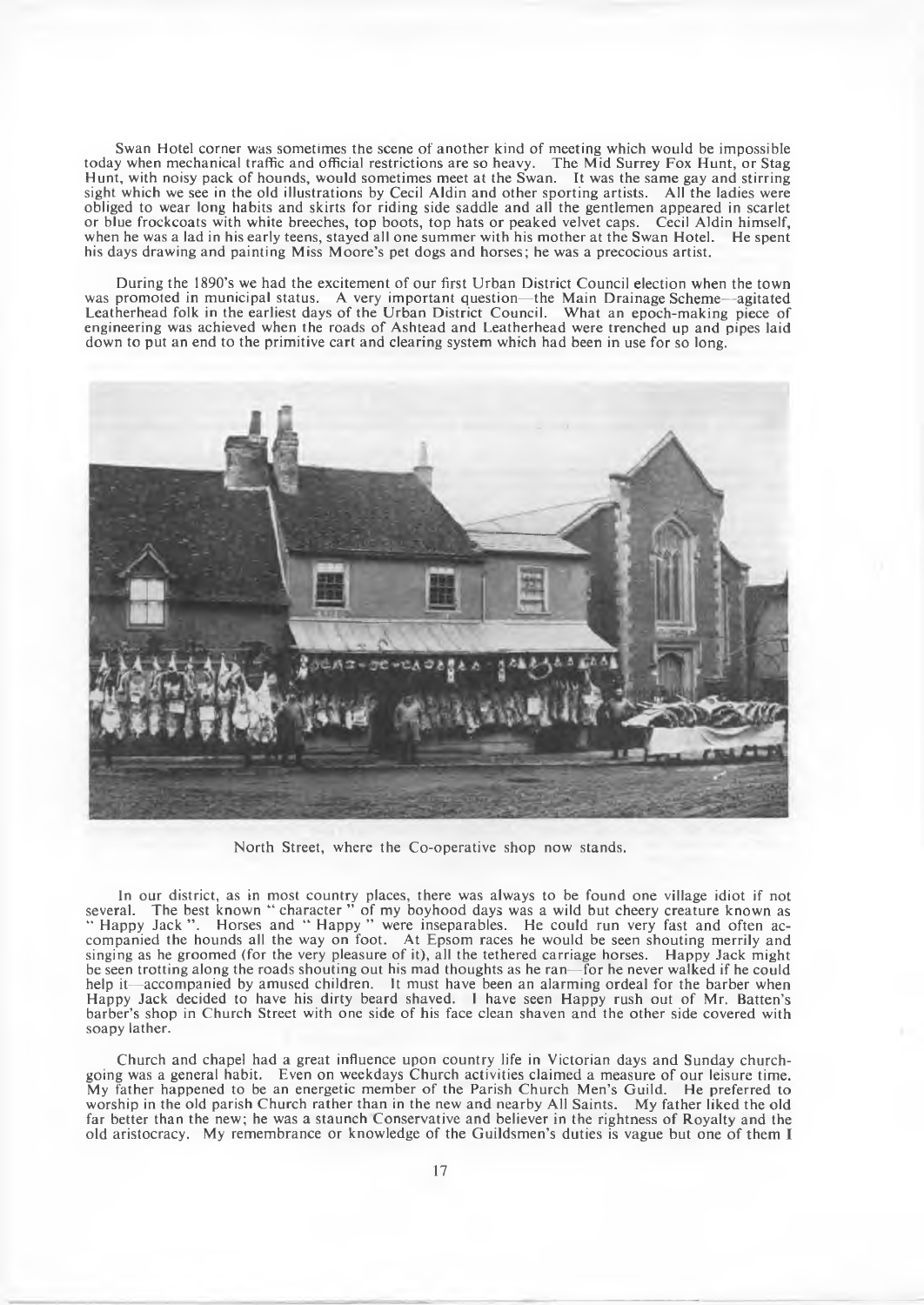do not forget. On winter nights curates and guildsmen would tramp out along the dark and dirty road to Pachesham (pronounced by us " Patsom ") or to " Rushett Malden " , (the district by the Star Public House) in order to hold evening service. I liked to accompany my father on these trips. The service at Patsom was held always in the spacious and old-fashioned living room of one of the ancient cottages. These country cottage services were very interesting. The honest, simple folk gathered together sitting round the walls of a clean, humbly furnished room ; the large inglenook fireplace with its high mantelpiece; the peculiar but pleasant smell of the place; the friendly chats before the service began; the reverent attention and hearty joining in of hymns and prayers; the final handshakes. These simple things are most happy and attractive memories. Especially, I liked the vigorous walk, there and back, listening to the enlightened and lively talk of the curates.

Our Vicar of those days was the dignified, white-bearded, patriachal-looking Canon Utterton. Like his father before him he became Archdeacon of Surrey. How grand the old man looked in his breeches and gaiters. Canon (or Archdeacon) U tterton gathered around him some excellent and talented young curates, the most outstanding of these being, perhaps, the Rev. S. N. Sedgwick. It was said that he and his handsome wife had been on the stage in London and while at Leatherhead Mr. Sedgwick wrote and composed several musical comedies for local amateurs and was the author of a series of local stories entitled " Legends of Leatherhead " . He continued his literary work and musical comedy writing when he became vicar of Eastleigh in Hampshire, and his novels can be found in some public libraries today. He was a forceful preacher and packed the Parish Church when it was his turn to deliver the sermon.

There was another excellent young curate at Leatherhead in the nineties who was by no means a good preacher. Mr. Jourdain was his name. He must have overcome his early diffidence for he eventually attained the dignity of Canon. The poor, shy young Mr. Jourdain had been known to mount the pulpit, read his text, stutter a few words, lose the trend of his thoughts, pause and then, apologising to the congregation, resume his seat in the stalls. Such embarrassing moments in the pulpit had happened to Mr. Jourdain more than once. But, away from that staring audience in church, there was not a more determined, unafraid Christian in the parish. His visits to the poor were not mere routine affairs; real help and sympathy he gave to all. One day Mr. Jourdain called upon a Fairfield housewife who was not renowned for piety or churchgoing. To Mr. Jourdain's question " Why don't you come to Church? " the woman replied " Because I haven't a bonnet fit to wear " . Straightaway went Mr. Jourdain to the nearest hat shop and bought a bonnet for the lady. The true metier of this devoted man was, however, in the slums rather than the pulpit. He soon left Leatherhead to take up missionary work among the poor of London and in foreign parts. In the pages of Thackeray's " The Newcomes " there is the story of Charles Honeyman, curate of Leatherhead who left the parish, not to devote his life to the poor and heathen, like Mr. Jourdain, but to the idle rich of Vanity Fair in the West End as a fashionable preacher. When fictitious Charles Honeyman departed from this little town he carried away, so we read, " A rich silk Master of Arts gown, presented to him, along with a teapot full of sovereigns, by his affectionate congregation at Leatherhead \*\*, When the *real* and true Christian curate Jourdain left Leatherhead I cannot recall if he received even a " thank you " from *his* congregation.

<span id="page-19-0"></span>If Canon Utterton, Mr. Abraham Dixon and many other worthy persons who lived in and loved the place in Victorian times were alive today, they would surely approve of the aims and endeavours of the History Society and the Countryside Preservation Society of Leatherhead and District.

Save for the vigilance of these rich and influential residents in late Victorian times, who constantly strove to maintain the rural aspect, Leatherhead might now be very different; big, sprawling and " important " perhaps, but like many another ugly " mushroom " town in the Home Counties, a place totally without character or charm.

### **ASHTEAD AND ITS HISTORY—V.**

## **The Manor of " Little Ashtead "**

#### **By A. W. G. LOWTHER, F.S.A., A.R.I.B.A.**

NO mention has yet been made in these articles of a small subsidiary manor which existed at **Ashtead known as " Little Ashtead " or " Prior's Farm ".** This consisted of some two hundred acres of farmland which was granted to the Priory of Merton by the Lord of the Manor—apparently around the year 1200 or earlier, although this has still to be established. It was so held down to the dissolution of this monastery in 1538. The manor is first mentioned in 1291 when, for purposes of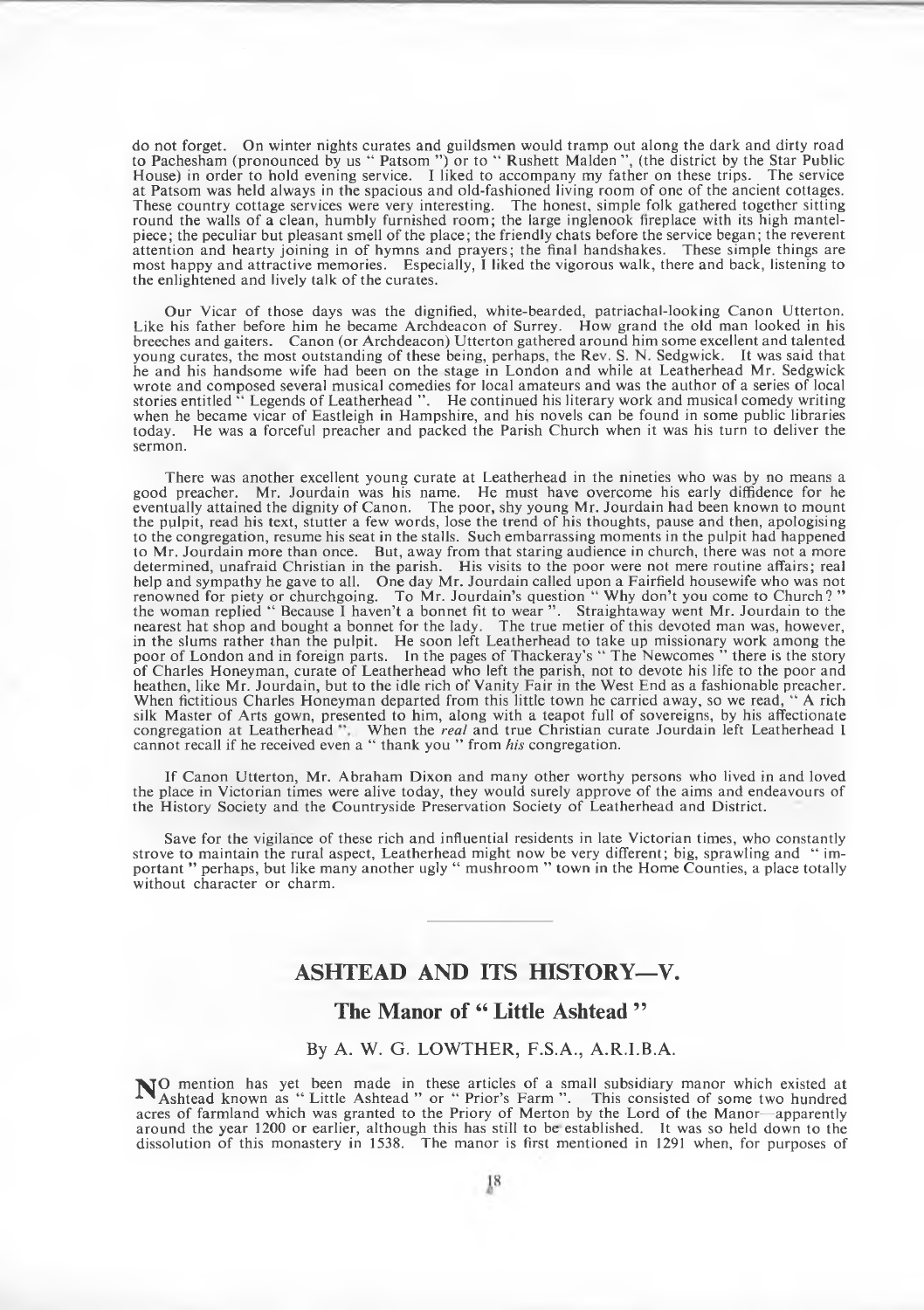papal taxation, it was rated at 13s. 4d. At the dissolution, the farm was valued at £6 per annum, and it passed to the Crown. This, and its subsequent history is described in the *Victoria County H istory* (Surrey, Vol. IV, page 250).

What we are particularly concerned with here is the fact that it passed to the Cole family in 1604, and in 1638—when one John Lawrence surveyed the Manor of Ashtead and drew the well-known map which is in existence to this day—a " Mr. Cole " still held this property although either he, or those before him, had disposed of certain portions of it. At the time the map was drawn these portions were held by William and Edward Otway, John Hatcher, James Styles, James Westwood and Thomas Knightley. The last named was probably an ancestor of Robert Knightley, later Sir Robert Knightley who bought the Little Ashtead property in 1671. His grandson, John Knightley owned it in 1713, and disposed of it a few years later.

The Cole property, and hence the original Merton farm, is shown by the map to have lain between Skinner's Lane to the east and Harriott's Lane (then known as " Barnard Lane ") to the west, on the Ashtead-Leatherhead boundary. To the north it was bounded by Barnett Wood Lane ("Marsh Lane, alias Club Lane " in 1638). The site of Ottway's Lane, at that date not yet in existence, formed its alias Club Lane" in 1638). The site of Ottway's Lane, at that date not yet in existence, formed its southern limits. Thus, it was roughly a square-shaped piece of land with sides measuring two-and-a-half furlongs, but with some addition to the east of Skinner's Lane and at the south-west corner.

A further piece of land, of about thirty-six acres, lying at the southern end of the main manor (to the south and south-west of the present " Thirty-acre Barn "— not then in existence) was also held by Mr. Cole and was, therefore, probably originally a part of the Little Ashtead property—though it may have been the piece of land once held by the Prior of Reigate. This priory originally had some property at Ashtead, most likely a gift by one of the thirteenth century Earls of Surrey. " Prioris de Reygate " occurs in all the surviving early Ashtead court rolls down to the dissolution, usually entered as " a defaulter " for the sum of " fourpence ".

It is interesting to note that the early Rectory, also the Glebe-lands, were situated on land which clearly once formed a part of the Little Ashtead property and not of the main manor. The rectory with its garden—a narrow strip of roughly three-quarters of an acre, was then on a site (now completely built over) lying between Maple Road and the southern end of Skinner's Lane where it enters Ottway's Lane. The glebe land consisted of two meadows, the northernmost of which is now covered by Glebe Road and Church Road and their houses and gardens, and amounted in all to just over nine acres.

It seems likely that this arrangement came into being at some date when Merton Priory owned the Little Ashtead property. The Rector may have found it advantageous not to be a tenant of the Lord of the Manor, but it appears that the Vicar was not so fortunately placed. (From earliest times until 1482, Ashtead had both a rector and a vicar.) In 1409, the vicar, one Geoffrey Gylot, was taken to task by the manorial court for allowing his sheep to enter and graze in the " Northfield " *(i.e.,* as Lawrence's map shows, adjoining the glebe on the west and where the Recreation Ground is now situated) as the roll states " against the ordinance and statute of the Lord of the Manor and the whole community in full court assembled ". It is ordered that the vicar shall pay a forfeit of 6s. 8d. which, it says " was ordered by this court as the penalty for a similar offence in 1405". It was clearly the court's opinion that the vicar had deliberately caused the sheep to be put into the " Northfield " and that they had not merely broken through a hedge!

At the same court, it is claimed that the vicar had not yet repaired his house " which is in a ruinous state " despite the order of the previous court under the threat of a forfeit of ten shillings." It was ordered that " this forfeit is now to be enforced and the beadle is ordered to collect it: furthermore it is ordered that there shall be a further forfeit of twenty shillings if he shall not have carried out the repairs by the date of the next court." It was clearly not one of the vicar's lucky days!

Before their dissolution, Merton Priory owned the manor of Ewell. It was one of their main possessions in this part of Surrey and we know from surviving records that the business of their lesser holdings, such as " Pachenesham Parva " or Little Pachesham Manor, was transacted at the manorial courts held at regular intervals at Ewell. It is therefore likely that all business concerning the running of Prior's Farm was similarly transacted at these courts at Ewell. There are many contemporary manuscripts still in existence for other properties owned by the Merton Priory and there is a decided possibility that some may concern Little Ashtead. Further research may bring them to light. If this be the case, and if some of the actual farm accounts have survived, as they have for some other Merton properties, these should show us the exact nature of the farming, what was produced in both crops and cattle, and should afford much other information of interest concerning this particular corner of Ashtead.

*Reprinted fro m the* " *Ashtead Resident* " .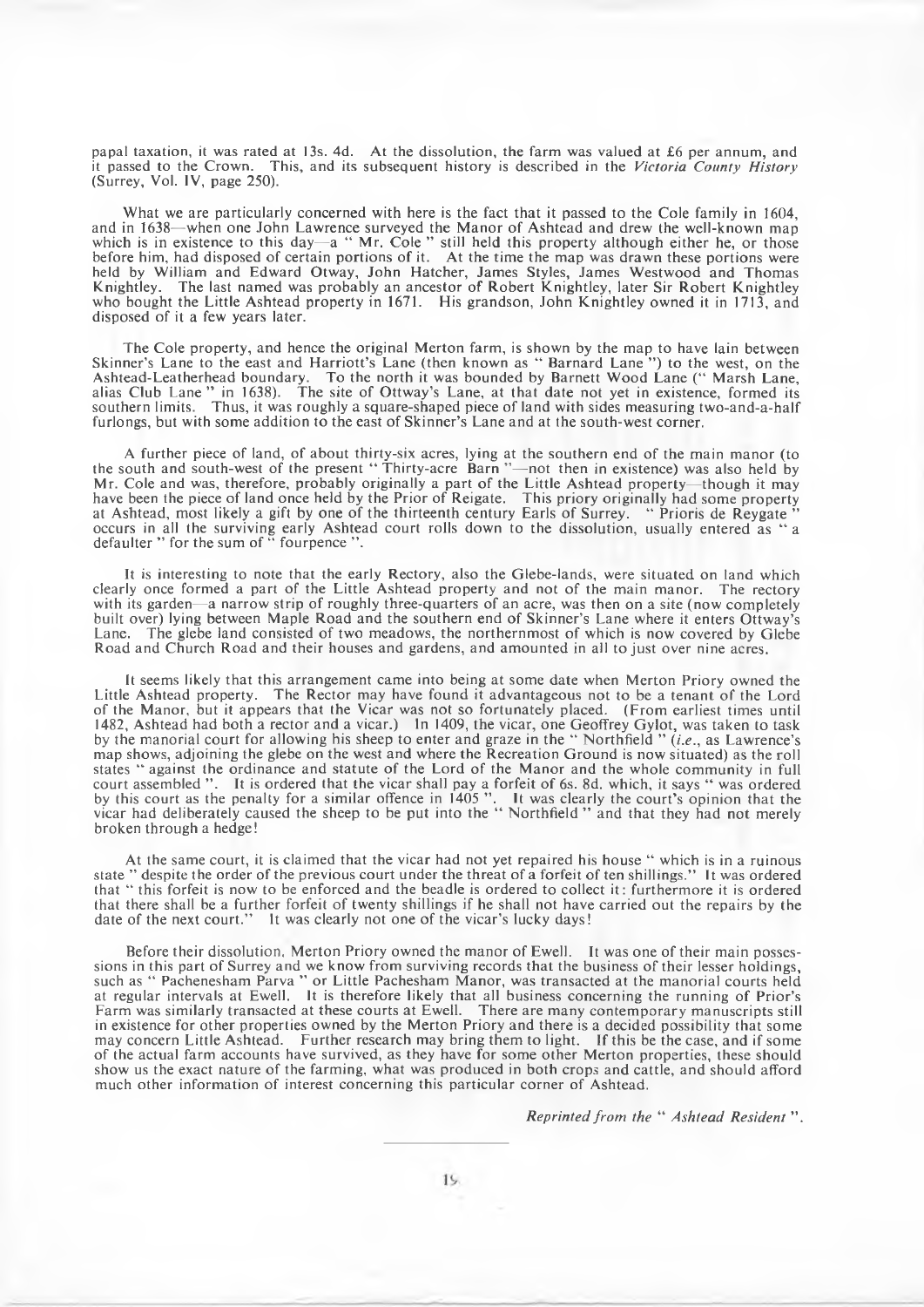# **LEATHERHEAD AND DISTRICT LOCAL HISTORY SOCIETY**

## **Account for the Year ended 30th September, 1953**

*Dr.* To

 $, \,$ 

 $\ddot{z}$ 

| $r_{\cdot}$                                                                                                                                                                                                  | s. d.<br>£                                     | $\mathbf{f}$                                       | s. d.                     |                         |
|--------------------------------------------------------------------------------------------------------------------------------------------------------------------------------------------------------------|------------------------------------------------|----------------------------------------------------|---------------------------|-------------------------|
| $\circ$ Balance at 30.9.52—<br>General<br>$\cdots$<br>.<br>Library Fund<br>$\overline{a}$                                                                                                                    | 28 12<br>7<br>$\overline{2}$<br>19<br>$\theta$ | 47 12                                              |                           | 9                       |
| $\ldots$ Subscriptions—<br>169 at 7s, 6d, (including £3 7s, 6d.<br>received in 1952)<br>$\cdots$<br>13 at 1s. 0d. (Junior members)                                                                           | 63<br>6<br>-7<br>13<br>$\theta$                | 64                                                 | $\bf{0}$                  | 6                       |
| Subscription in arrear for 1952<br>$4 + 4$<br>1954<br>Subscriptions in advance for<br>(5 at 7s. 6d.)<br>$\sim$<br>$\cdots$<br><b>Surrey County Council-Grant</b><br>Visits-Receipts<br>.11.1<br>Payments<br> | 51 15<br>$\overline{2}$<br>50                  | 15<br>1<br>5                                       | 7<br>17<br>$\theta$<br>12 | 6<br>6<br>$\Omega$<br>8 |
| Sale of Society's Proceedings<br>Sale of Christmas Cards for 1952<br><br><b>Cost of Printing</b>                                                                                                             | 8 14<br>$5\,10$                                | 10<br>$\overline{2}$<br>$\theta$<br>$\overline{3}$ | 6<br>$\overline{4}$       | 6<br>$\overline{2}$     |
| <b>Donations</b><br>$\cdots$<br>4.9.6<br>Interest on Bank Account<br>والموارد                                                                                                                                |                                                |                                                    | 519<br>$\overline{2}$     | 6<br>8                  |
|                                                                                                                                                                                                              |                                                | £151                                               | $\overline{3}$            | 9                       |
|                                                                                                                                                                                                              |                                                |                                                    |                           | <b>Library</b>          |
| Dr.<br>To Balance brought forward<br>$180 - 120$<br>$\cdots$<br>N.B. The accounts do not include amounts for un-<br>sold Proceedings, Library, Equipment<br>Archives.                                        | and                                            | £<br>19                                            | s. d.<br>$\mathbf{0}$     | $\mathbf{2}$            |
|                                                                                                                                                                                                              |                                                | £19                                                | $\bf{0}$                  | 2                       |
|                                                                                                                                                                                                              |                                                |                                                    |                           |                         |

S. E. D. FORTESCUE, *Hon. Treasurer.* 

| Cr. |                                      |          |  |  |
|-----|--------------------------------------|----------|--|--|
|     | By Printing and Duplicating          |          |  |  |
|     | Printing " Proceedings " for 1952    |          |  |  |
| š.  | Postages, Stationery and Sundry dis- |          |  |  |
|     | bursements                           |          |  |  |
|     | Hire of Lecture Room                 |          |  |  |
|     | Subscriptions and Affiliation Fees:  |          |  |  |
|     | <b>Surrey Record Society</b>         |          |  |  |
|     | South Eastern Union of Scientific    |          |  |  |
|     | Societies                            |          |  |  |
|     | Council for the Promotion of Field   |          |  |  |
|     | Studies                              |          |  |  |
|     |                                      |          |  |  |
|     | Purchases-Library Fund               |          |  |  |
|     | ", Balance at Banks:                 |          |  |  |
|     | Library Fund                         |          |  |  |
|     | General                              | $\cdots$ |  |  |
|     |                                      |          |  |  |

- **Fund** *Cr.*
	- By Purchases..........................  $...$  $-0.7$ .. Balance carried forward  $\cdots$  $. . . .$

| $\mathbf{f}$ | s. d.            |                | £<br>18<br>60  | s. d.<br>$\overline{4}$<br>5 | 10<br>3                              |
|--------------|------------------|----------------|----------------|------------------------------|--------------------------------------|
|              |                  |                | 6              | $\overline{9}$<br>18         | 1<br>0                               |
| 1            | $\bf{0}$         | $\bf{0}$       |                |                              |                                      |
|              | 12               | 6              |                |                              |                                      |
| 1            | 1                | $\bf{0}$       | $\overline{2}$ | $13-1$<br>19                 | $\begin{matrix} 6 \\ 0 \end{matrix}$ |
|              | 18 1<br>43 12 11 | $\overline{2}$ | 61             | $\overline{14}$              |                                      |

|  | £151    | 3        | g                         |
|--|---------|----------|---------------------------|
|  | £<br>18 | S.<br>19 | d.<br>$\overline{0}$<br>2 |
|  | £19     | $\bf{0}$ | 2                         |

14*th October*, 1953.

Audited and found correct.

W. H. TAYLOR, *Hon. Auditor.*